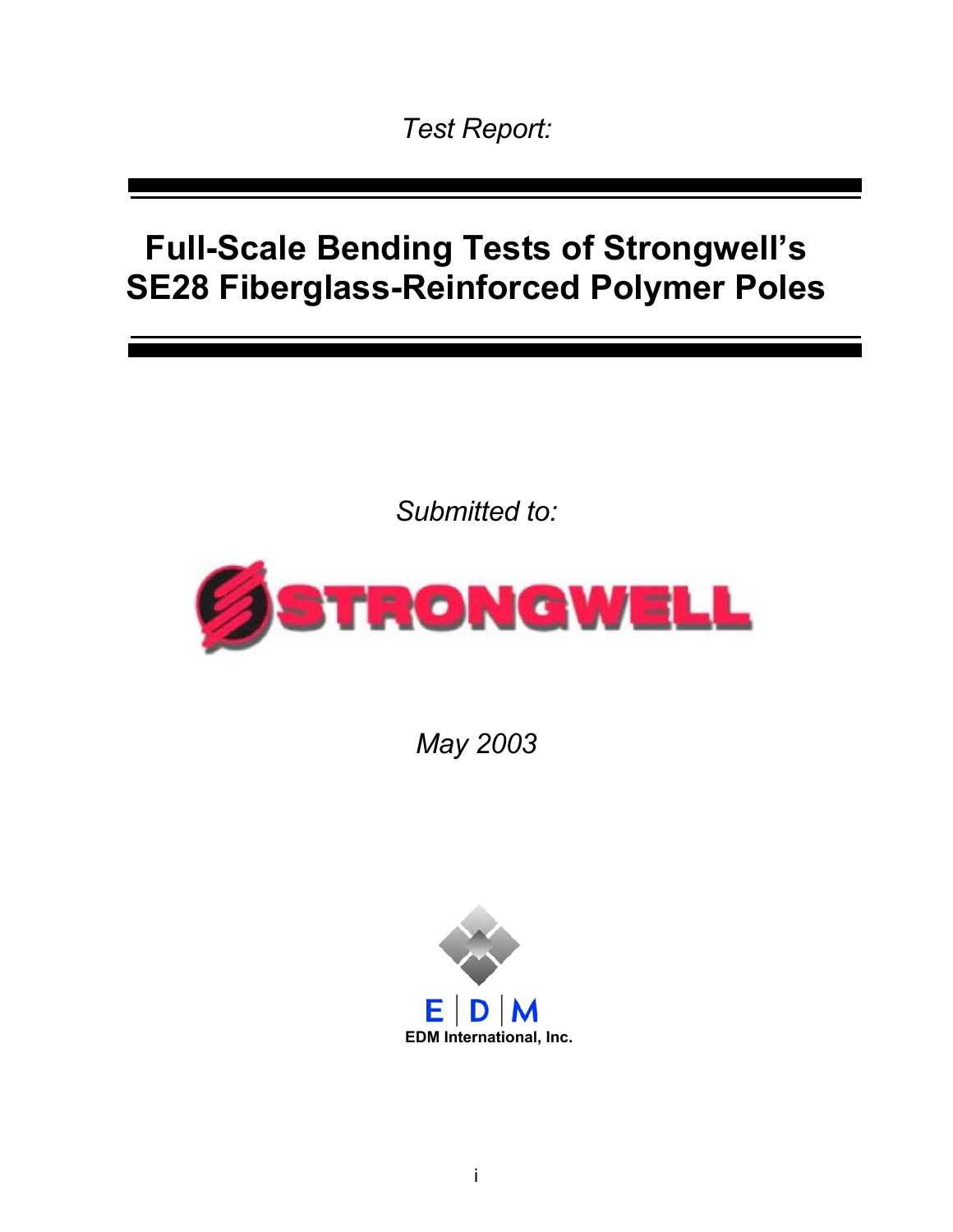Table of Contents

APPENDIX A - Test Data **APPENDIX B - Test Photographs** 

List of Figures

List of Tables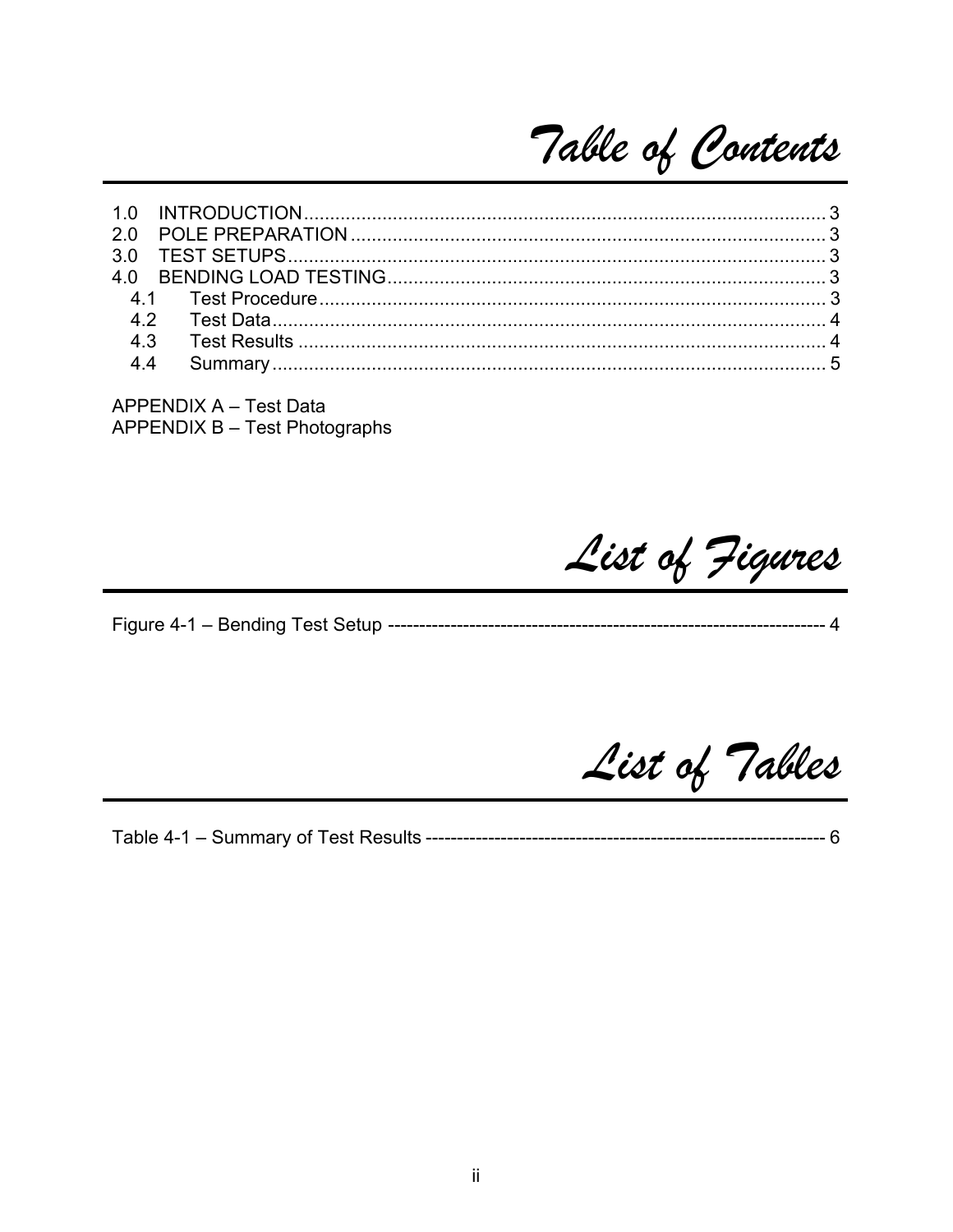## **REPORT ON FULL-SCALE TESTING OF STRONGWELL'S SE28 FRP POLES**

#### **Prepared for: Strongwell, Bristol, VA Prepared by: EDM International, Inc., Fort Collins, CO**

# **1.0 INTRODUCTION**

EDM International, Inc. (EDM) is the recognized leader in providing pole testing services to the electric utility industry. During the past two decades, EDM has tested more poles than any other institution in North America. Strongwell contracted with EDM to conduct independent testing for the purposes of assessing the bending strength of its 80ft SE28 pole. The tests were designed to determine the ultimate capacity of the pole under pure bending load, which is one of the primary load applications for utility pole structures. The testing was conducted at EDM's laboratory and test facility in Fort Collins, CO, between April 7 through 10, 2003.

## **2.0 POLE PREPARATION**

Ten 80-SE28 poles were manufactured by Strongwell and shipped to EDM's test facility for the express purpose of conducting destructive bending tests on them. All of the poles were single piece with a constant taper from tip to butt. The SE28 pole has a 12 sided polygonal geometry with alternating flats having a constant and variable width from tip to butt.

# **3.0 TEST SETUPS**

EDM's test facility is equipped with a pole holding fixture, loading system, electronic load and deflection measuring sensors, and a computerized data acquisition system. Figure 4.1 is a schematic of the pole test setup used for the bending load tests.

# **4.0 BENDING LOAD TESTING**

#### **4.1 Test Procedure**

For testing, the principles established in ASTM D1036 were followed. The pole was clamped in a horizontal cantilever arrangement with the load cable attached approximately two feet from the pole tip (refer to Fig. 3.1). Load was applied at a constant rate of deformation. Loading and deflection data were captured and recorded electronically multiple times each second up through the time of failure. Deflection measurements were taken near the pole tip and at two points below the groundline. The below groundline measurements were used to calculate the magnitude of base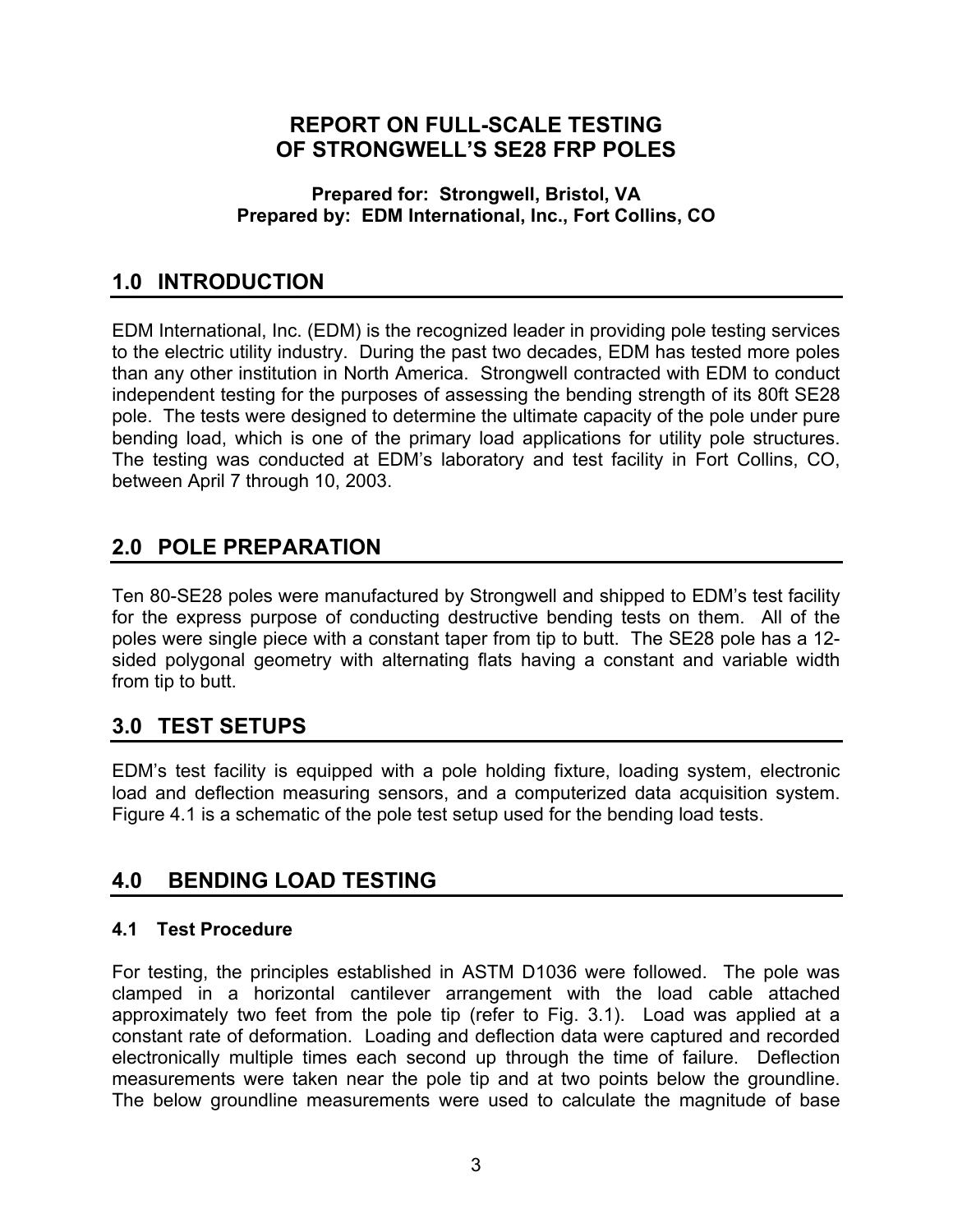rotation that resulted from the stretching of the anchor straps. Five of the poles were tested with their constant width flat on the compression and tension faces and the other five poles were tested with their variable width faces on the compression and tension faces.



*Figure 4-1 – Bending Test Setup* 

#### **4.2 Test Data**

Data sheets for each individual load test are included in Appendix A. Graphs of the load vs. deflection data are provided immediately following each data sheet. Note, the tip deflections used for this purpose have been adjusted to compensate for the measured base rotations. Other test data include digital still images that were taken of the test setup and following each test. The still images are provided in Appendix B.

#### **4.3 Test Results**

The purpose of these tests was to quantify the bending strength and stiffness characteristics of this SE28 pole. For each pole tested, maximum bending stress values were calculated for both the point of failure and the groundline based on the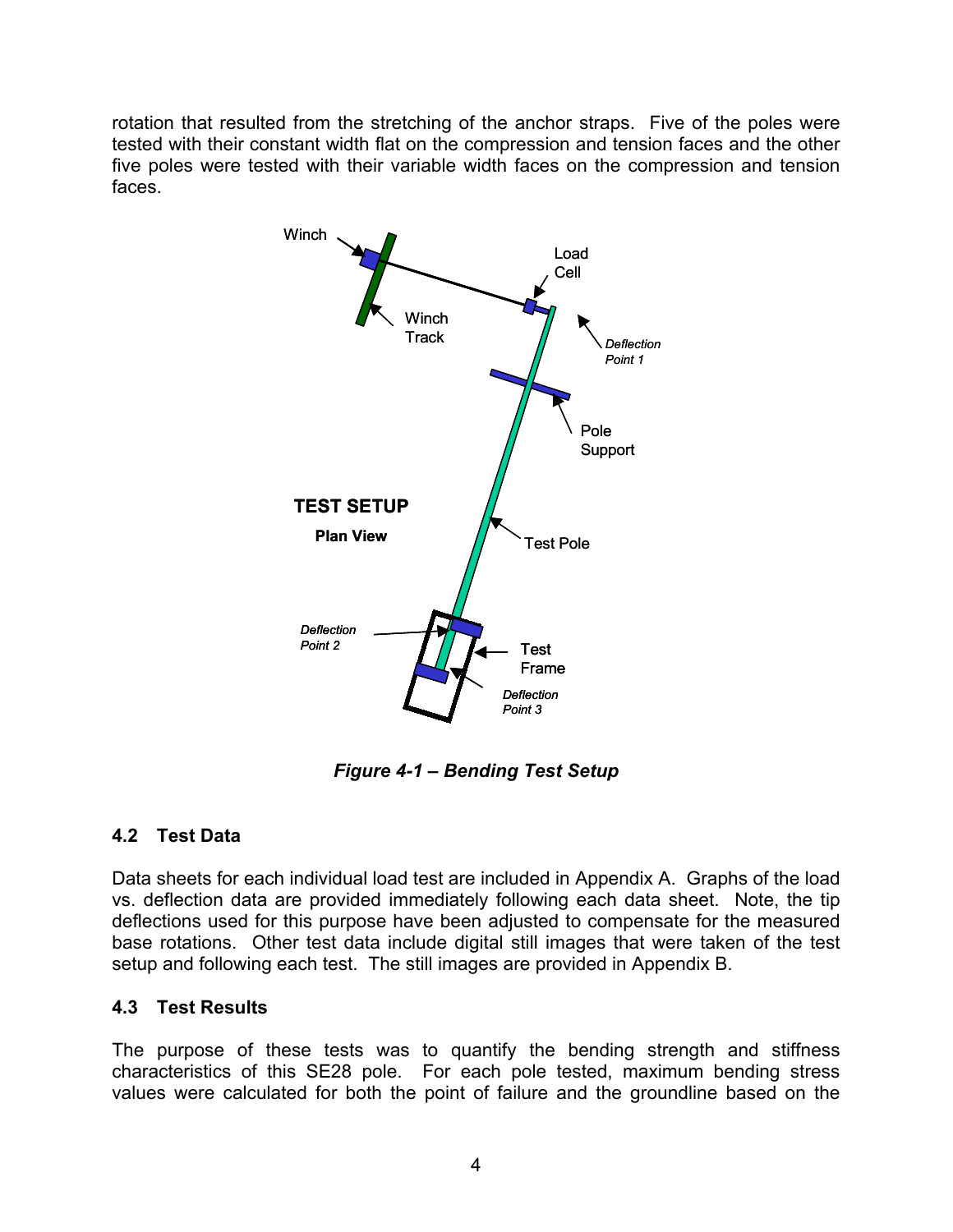maximum load realized during the test and the section properties of the pole as established by Strongwell. Modulus of Elasticity values was also calculated for each pole tested. These were generated by first fitting a linear regression line to each loaddeflection data set. The slopes of these lines were then used to calculate an effective pole deflection under a given load and compared to the deflection results of the pole as modeled in *PLS-POLE* with an assumed MOE. Lastly, the ratio of the two results was multiplied by the assumed MOE value to obtain an estimated MOE value for the pole as tested. A summary of the test results for all ten tests is provided in Table 4.1.

#### **4.4 Summary**

All of the ten poles tested were of a single design (SE28) and length (80 ft) and are marketed as having a 2812 lb tip load capacity. The pole cross section is a 12-sided polygon with varying widths on alternating sides. Five of the poles were tested by orienting them with their constant width sides on the compression/tension faces and five of the poles were tested with their variable width sides on the compression/tension faces. Results from both sets of tests show that the pole is significantly stronger than the 2812 lb rated strength. The average of the breaking loads for the set of five constant width flats was 3969 lbs with the weakest one breaking at 3808 lbs. The average of the breaking loads for the set of five variable width flats was 3796 lbs with the weakest one breaking at 3612 lbs. The COV's for the constant- and variable-sided test sets was 3.5% and 4.3% respectively, which demonstrates good quality control in the manufacturing process. The MOE values averaged 4518 and 4296 ksi for these same two data sets with COVs of 3.6% for both.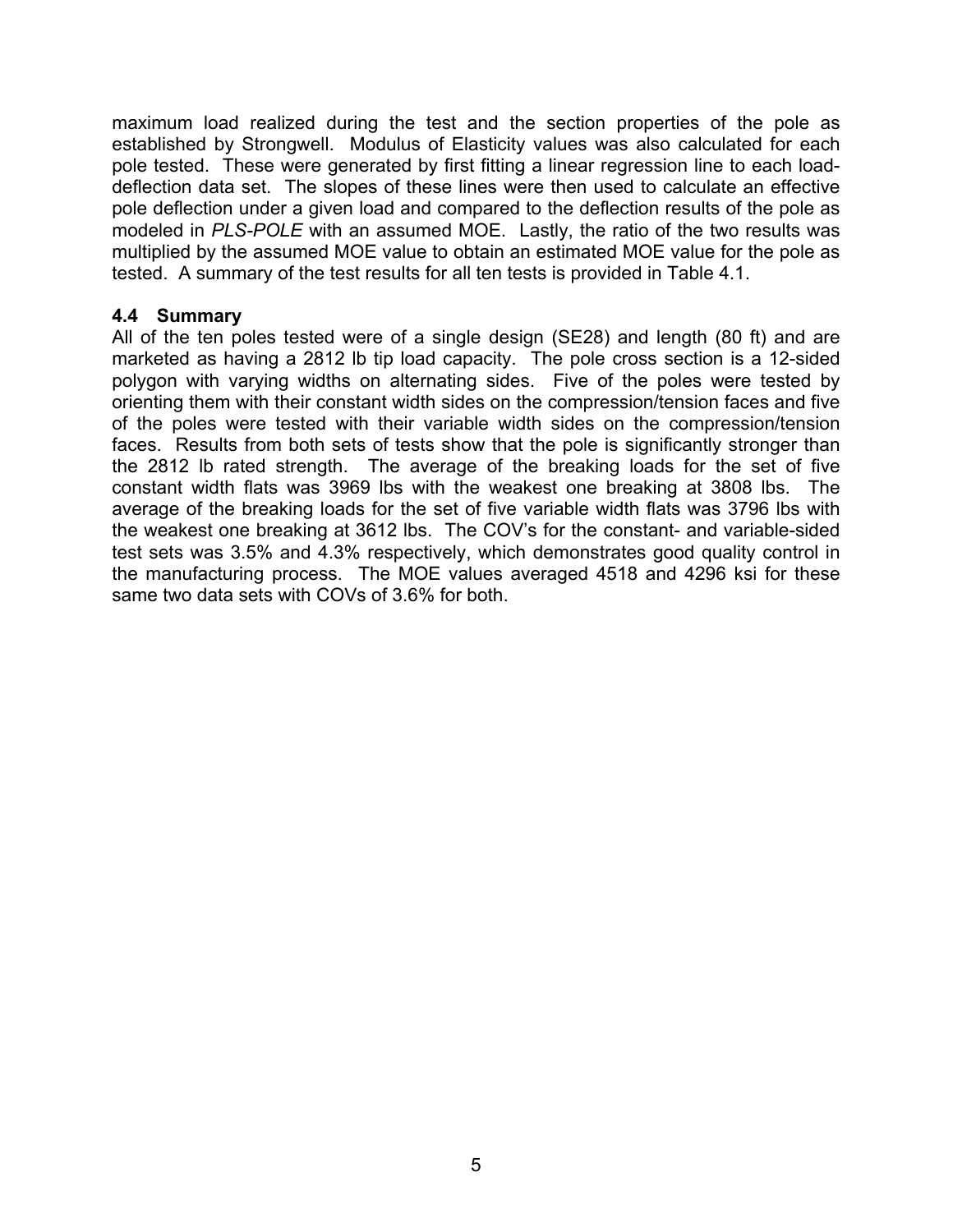| Test#          | <b>Test</b>             | Elev          | <b>Max Load</b> |       | Projected Deflection @ 2812# |        | <b>Stress</b> | <b>MOE</b> |
|----------------|-------------------------|---------------|-----------------|-------|------------------------------|--------|---------------|------------|
|                | <b>Flat</b>             | @ Break       |                 | Tip   | <b>Load Pt</b>               | @ GL   | @ Break       | (ksi)      |
|                | C                       | 69.5          | 4190.0          | 161.4 | 152.9                        | 29,395 | 29,424        | 4650       |
| $\overline{2}$ | C                       | 70.79         | 3943.0          | 176.6 | 167.3                        | 27,567 | 27,545        | 4250       |
| 3              | $\mathsf C$             | 61.66         | 3943.0          | 163.9 | 155.2                        | 27,619 | 27,781        | 4580       |
| 4              | $\mathsf C$             | 65            | 3963.0          | 162.4 | 153.9                        | 27,802 | 27,970        | 4620       |
| $\overline{5}$ | C                       | 65.5          | 3808.0          | 167.1 | 158.4                        | 26,678 | 26,829        | 4490       |
|                |                         | Ave           | 3969.4          | 166.3 | 157.5                        | 27812  |               | 4518       |
|                |                         | <b>StdDev</b> | 138.0           |       |                              | 986    |               | 161        |
|                |                         | COV           | 3.5%            |       |                              | 3.5%   |               | 3.6%       |
|                |                         | 5%LEL         | 3742.4          |       |                              | 26190  |               | 4252       |
|                |                         | <b>5% LTL</b> | 3723.8          |       |                              | 26008  |               | 4223       |
| $\overline{7}$ | $\vee$                  | 69.08         | 4002.0          | 165.3 | 156.6                        | 26,488 | 26,534        | 4540       |
| 8              | $\vee$                  | 63.38         | 3746.0          | 180.0 | 170.5                        | 24,727 | 24,999        | 4170       |
| 9              | $\vee$                  | 67.33         | 3923.0          | 180.4 | 170.9                        | 25,912 | 26,040        | 4160       |
| 10             | $\vee$                  | 69.42         | 3698.0          | 173.3 | 164.2                        | 24,519 | 24,546        | 4330       |
| 11             | $\overline{\mathsf{V}}$ | 63.5          | 3612.0          | 175.3 | 166.1                        | 23,990 | 24,274        | 4280       |
|                |                         | Ave           | 3796.2          | 174.9 | 165.7                        | 25127  |               | 4296       |
|                |                         | <b>StdDev</b> | 161.7           |       |                              | 1036   |               | 154        |
|                |                         | COV           | 4.3%            |       |                              | 4.1%   |               | 3.6%       |
|                |                         | 5%LEL         | 3530.3          |       |                              | 23423  |               | 4042       |
|                |                         | 5%LTL         | 3508.5          |       |                              | 23232  |               | 4014       |

*Table 4-1 – Summary of Test Results* 

Note – "Projected Deflection @ 2812#" values are calculated based on the MOE values shown in the table.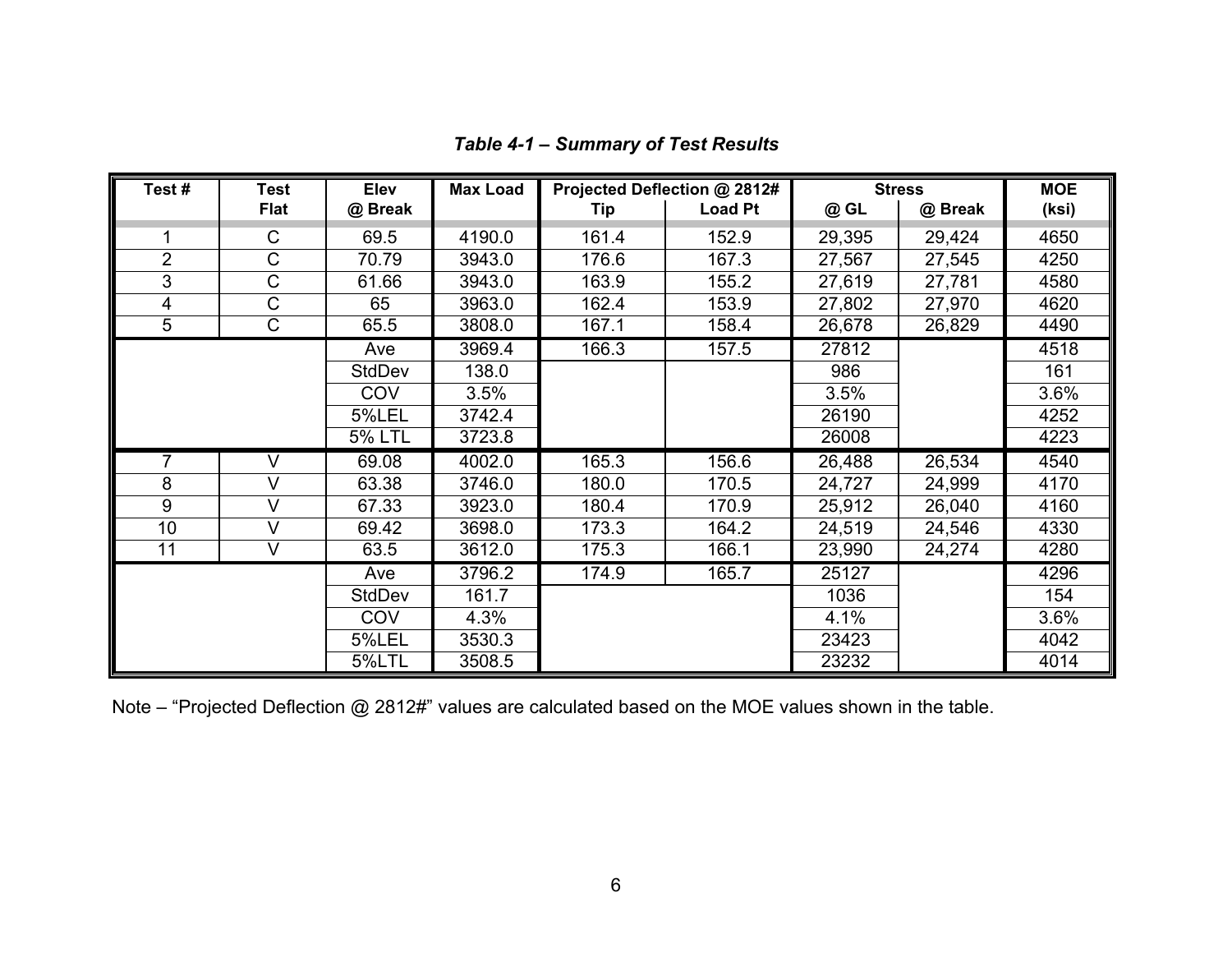## **APPENDIX A – TEST DATA**

Following are the data sheets from the individual load tests accompanied by plots of the load vs. deflection relationships for these tests. The second graph in each series is the same as the first, except that both ends have been truncated to eliminate the nonlinearities associated with both test start up and buckling failure. Linear trend lines and their equations are shown on these graphs. The slopes of these trend lines were used in conjunction with results from PLS-POLE modeling to establish the moduli of elasticity values that are included in the Summary of Test Results, Table 4-1.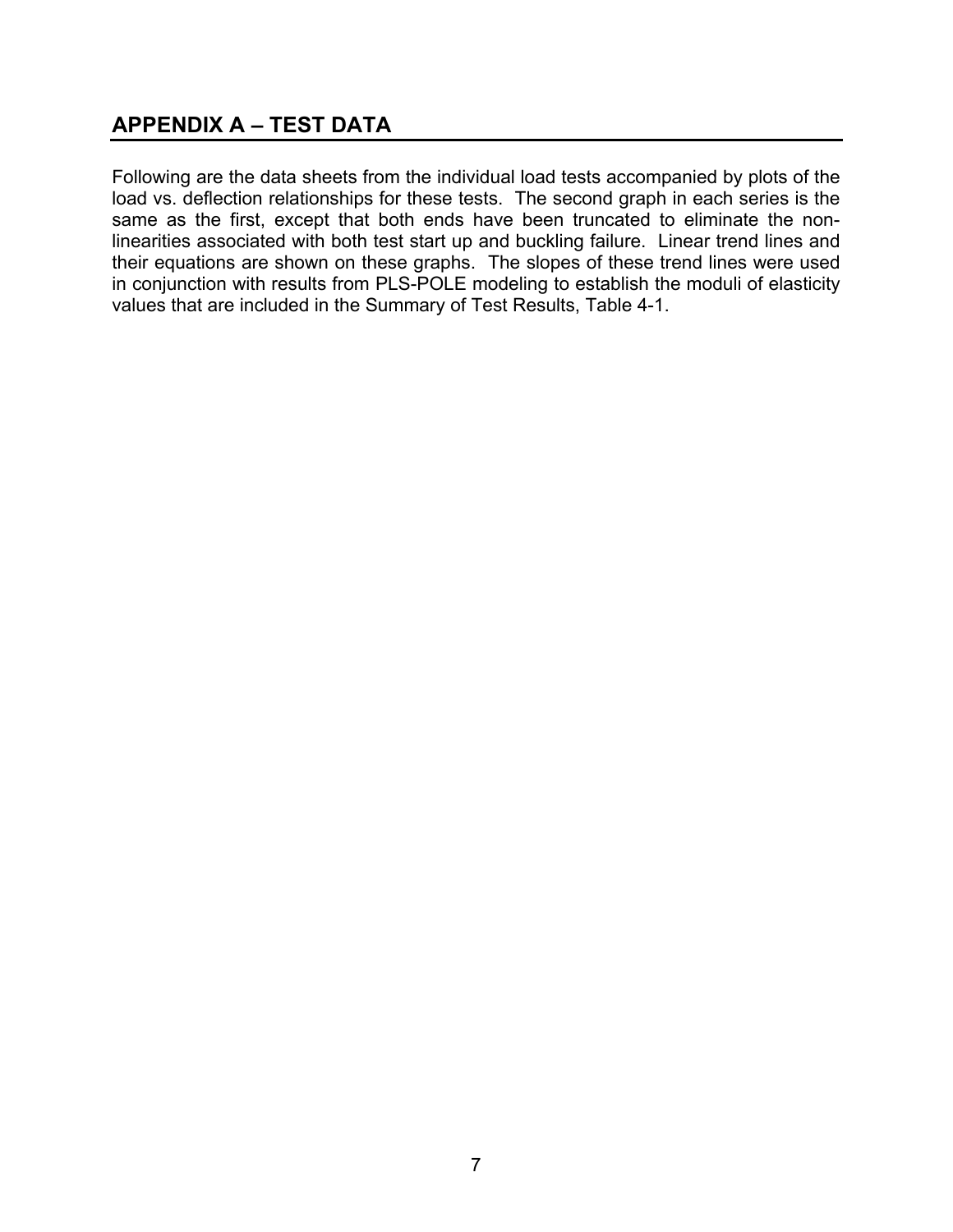|                   | <b>Strongwell</b><br><b>FRP Pole</b><br><b>Destructive Bending Tests</b> |           |                            |                   | Sheet No.<br>Date<br>Time | $\mathbf{1}$<br>7-Apr-03<br>11:15 |  |                |
|-------------------|--------------------------------------------------------------------------|-----------|----------------------------|-------------------|---------------------------|-----------------------------------|--|----------------|
|                   |                                                                          |           | <b>Static Bending Test</b> |                   |                           |                                   |  |                |
| Test No.          | $\mathbf{1}$                                                             | Length    | 80                         |                   | Flat                      | C<br>C= Constant. V= Variable     |  |                |
|                   | Actual Pole Length                                                       |           | 80.00                      | (f <sup>t</sup> ) |                           |                                   |  |                |
|                   | Distance-Butt to G.L.                                                    |           | 9.92                       | (f <sup>t</sup> ) |                           |                                   |  |                |
|                   | Distance Tip to Load Point                                               |           | 2.00                       | (f <sup>t</sup> ) |                           |                                   |  |                |
|                   | Distance G.L. to Failure Point                                           |           | 0.67                       | (f <sup>t</sup> ) |                           |                                   |  |                |
|                   | G.L. Diameter (flat-to-flat)                                             |           | 22.27                      | (in)              |                           |                                   |  |                |
|                   | Diameter @ Failure Point (flat-to-flat)                                  |           | 22.15                      | (in)              |                           |                                   |  |                |
|                   | Maximum Load @ Failure                                                   |           | 4190                       | (lbs)             |                           | Defl. Pt.                         |  | Defl. (in)     |
|                   | Distance Tip to Defl. Pt. 1                                              |           | 29.00                      | (in)              |                           | 1                                 |  | 156.53         |
|                   | Distance between Butt Defl Pts 2 & 3                                     |           | 92.50                      | (in)              |                           | 2                                 |  | 0.68           |
|                   | Adjusted Horizontal Deflection @ 2812#<br><b>Deflection Point 1</b>      |           | 143.65                     | (in)              |                           | 3                                 |  | 0.79           |
|                   |                                                                          |           |                            |                   |                           | Location                          |  | Diameter (f-f) |
| <b>Results</b>    | Moment (ft-Ibs)                                                          | $S$ (in3) | Stress (psi)               |                   |                           | Tip                               |  | 9.22           |
| @ GL              | 285,255                                                                  | 116.45    | 29,395                     |                   |                           | GL                                |  | 22.27          |
| @ Break           | 282,448                                                                  | 115.19    | 29,424                     |                   |                           | <b>Break</b>                      |  | 22.15          |
|                   |                                                                          |           |                            |                   |                           | Butt                              |  | 24.12          |
| Comments: Pole #1 |                                                                          |           |                            |                   |                           |                                   |  |                |
|                   | <b>Buckling Failure</b>                                                  |           |                            |                   |                           |                                   |  |                |
|                   |                                                                          |           |                            |                   |                           |                                   |  |                |
|                   |                                                                          |           |                            |                   |                           |                                   |  |                |
|                   |                                                                          |           |                            |                   |                           |                                   |  |                |
|                   |                                                                          |           |                            |                   |                           |                                   |  |                |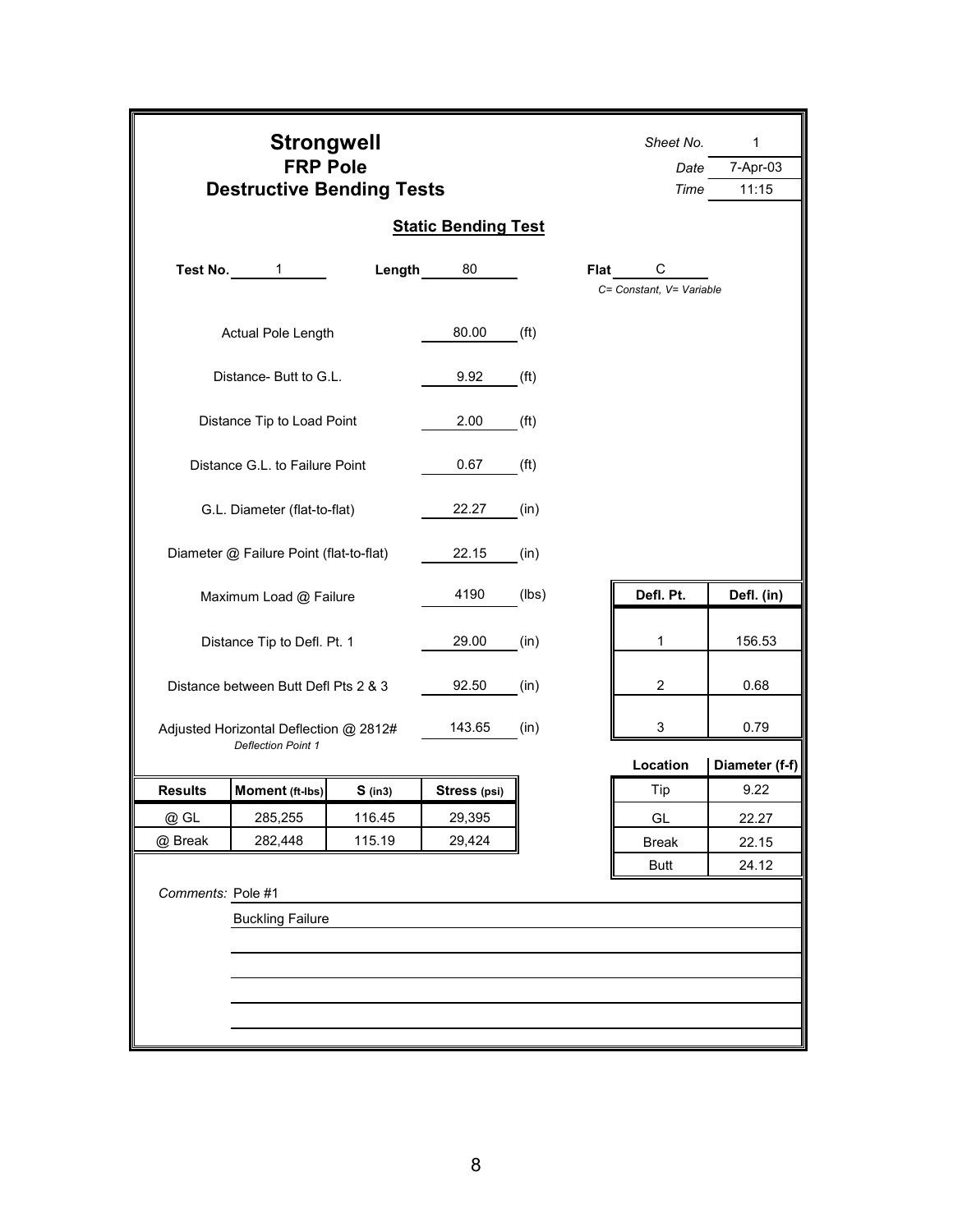

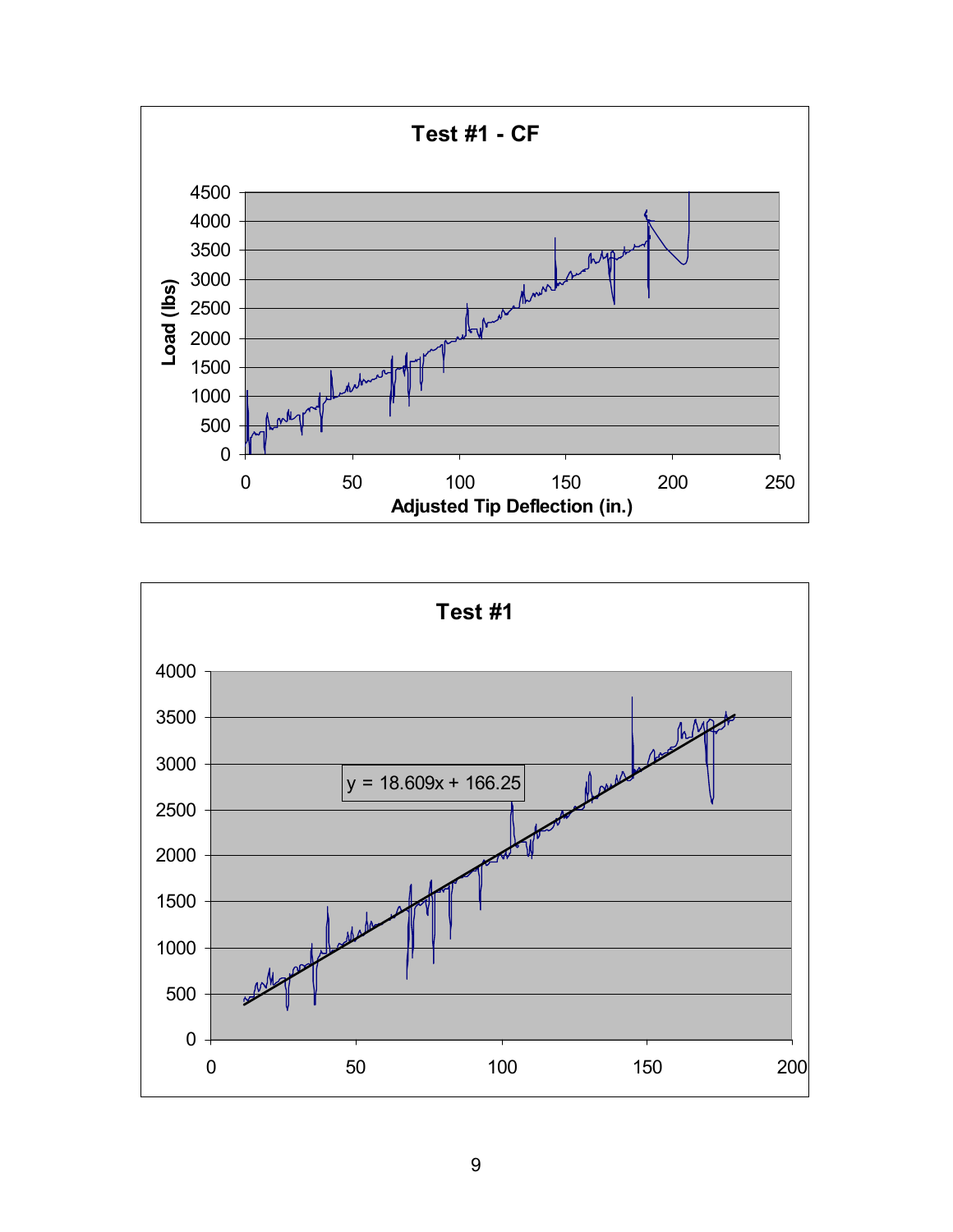|                    | <b>Strongwell</b><br><b>FRP Pole</b><br><b>Destructive Bending Tests</b> |           |                            | Sheet No.<br>Date<br>Time | $\overline{2}$<br>7-Apr-03<br>12:30 |                               |                |
|--------------------|--------------------------------------------------------------------------|-----------|----------------------------|---------------------------|-------------------------------------|-------------------------------|----------------|
|                    |                                                                          |           | <b>Static Bending Test</b> |                           |                                     |                               |                |
|                    | Test No. 2                                                               | Length    | 80                         |                           | Flat                                | C<br>C= Constant, V= Variable |                |
|                    | Actual Pole Length                                                       |           | 80.08                      | (f <sup>t</sup> )         |                                     |                               |                |
|                    | Distance- Butt to G.L.                                                   |           | 9.83                       | (f <sup>t</sup> )         |                                     |                               |                |
|                    | Distance Tip to Load Point                                               |           | 2.17                       | (f <sup>t</sup> )         |                                     |                               |                |
|                    | Distance G.L. to Failure Point                                           |           | $-0.54$                    | (f <sup>t</sup> )         |                                     |                               |                |
|                    | G.L. Diameter (flat-to-flat)                                             |           | 22.29                      | (in)                      |                                     |                               |                |
|                    | Diameter @ Failure Point (flat-to-flat)                                  |           | 22.39                      | (in)                      |                                     |                               |                |
|                    | Maximum Load @ Failure                                                   |           | 3943                       | (lbs)                     |                                     | Defl. Pt.                     | Defl. (in)     |
|                    | Distance Tip to Defl. Pt. 1                                              |           | 31.00                      | (in)                      |                                     | 1                             | 167.55         |
|                    | Distance between Butt Defl Pts 2 & 3                                     |           | 94.00                      | (in)                      |                                     | $\overline{2}$                | 0.91           |
|                    | Adjusted Horizontal Deflection @ 2812#<br><b>Deflection Point 1</b>      |           | 150.83                     | (in)                      |                                     | 3                             | 1.03           |
|                    |                                                                          |           |                            |                           |                                     | Location                      | Diameter (f-f) |
| <b>Results</b>     | Moment (ft-Ibs)                                                          | $S$ (in3) | Stress (psi)               |                           |                                     | Tip                           | 9.22           |
| @ GL               | 268,439                                                                  | 116.85    | 27,567                     |                           |                                     | GL                            | 22.29          |
| @ Break            | 270,569                                                                  | 117.87    | 27,545                     |                           |                                     | <b>Break</b>                  | 22.39          |
|                    |                                                                          |           |                            |                           |                                     | Butt                          | 24.12          |
| Comments: Pole #13 |                                                                          |           |                            |                           |                                     |                               |                |
|                    | <b>Buckling Failure</b>                                                  |           |                            |                           |                                     |                               |                |
|                    |                                                                          |           |                            |                           |                                     |                               |                |
|                    |                                                                          |           |                            |                           |                                     |                               |                |
|                    |                                                                          |           |                            |                           |                                     |                               |                |
|                    |                                                                          |           |                            |                           |                                     |                               |                |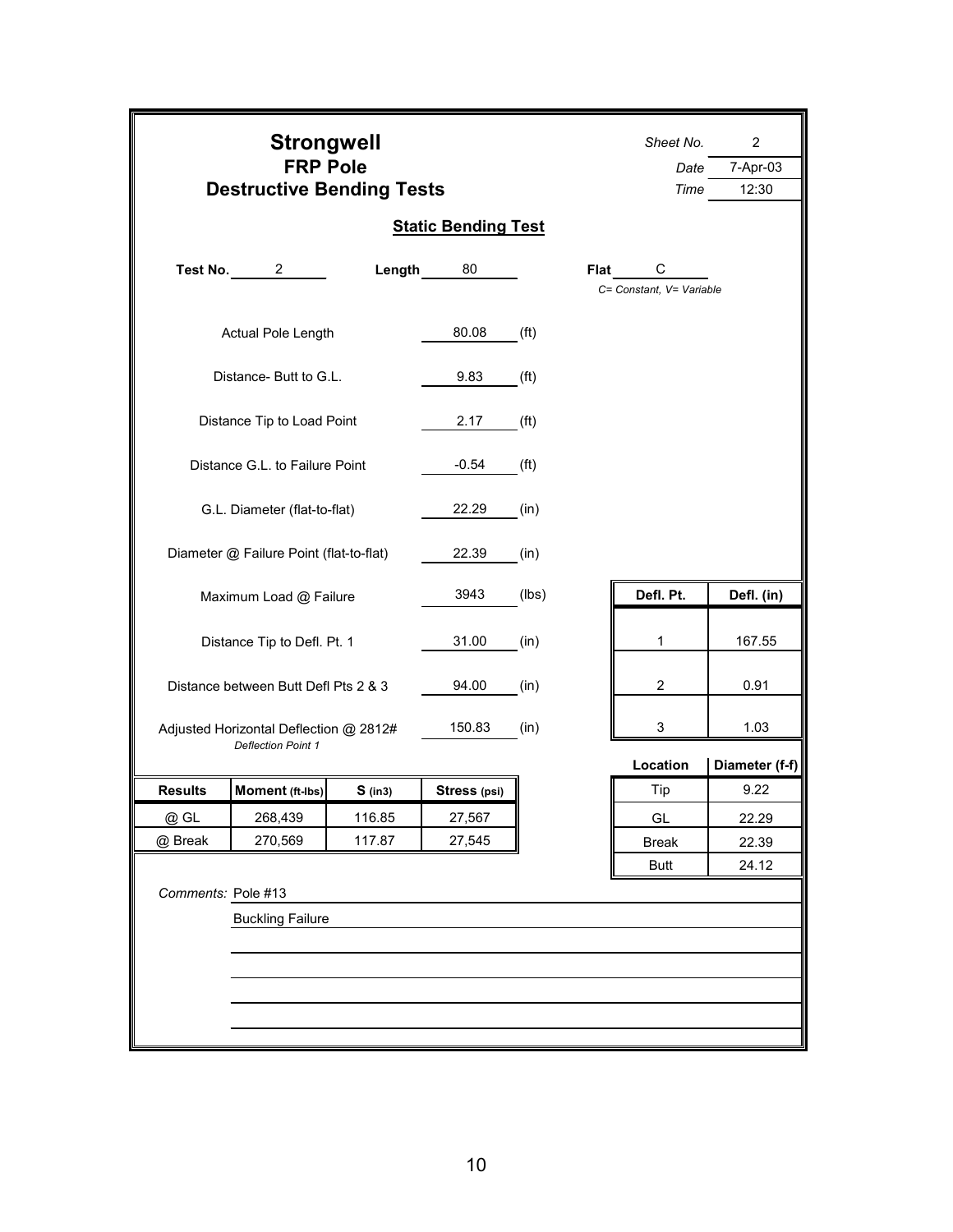

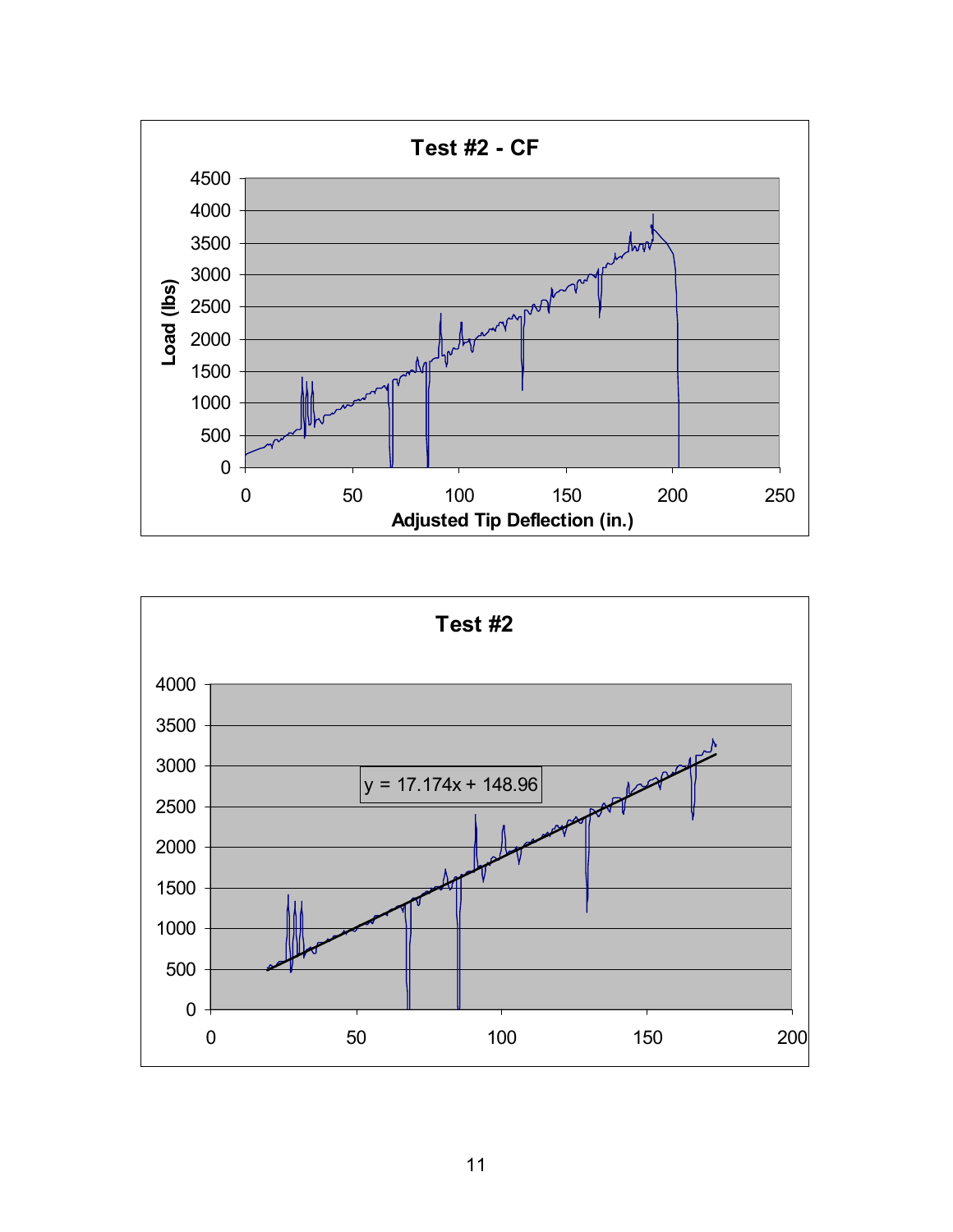|                | <b>Strongwell</b><br><b>FRP Pole</b><br><b>Destructive Bending Tests</b> |           |                            |                   | Sheet No.<br>Date<br>Time | 3<br>7-Apr-03<br>14:30        |                |
|----------------|--------------------------------------------------------------------------|-----------|----------------------------|-------------------|---------------------------|-------------------------------|----------------|
|                |                                                                          |           | <b>Static Bending Test</b> |                   |                           |                               |                |
| Test No.       | 3                                                                        | Length    | 80                         |                   | Flat                      | С<br>C= Constant. V= Variable |                |
|                | Actual Pole Length                                                       |           | 80.04                      | (f <sup>t</sup> ) |                           |                               |                |
|                | Distance- Butt to G.L.                                                   |           | 10.88                      | (f <sup>t</sup> ) |                           |                               |                |
|                | Distance Tip to Load Point                                               |           | 2.17                       | (f <sup>t</sup> ) |                           |                               |                |
|                | Distance G.L. to Failure Point                                           |           | 7.50                       | (f <sup>t</sup> ) |                           |                               |                |
|                | G.L. Diameter (flat-to-flat)                                             |           | 22.09                      | (in)              |                           |                               |                |
|                | Diameter @ Failure Point (flat-to-flat)                                  |           | 20.70                      | (in)              |                           |                               |                |
|                | Maximum Load @ Failure                                                   |           | 3943                       | (lbs)             |                           | Defl. Pt.                     | Defl. (in)     |
|                | Distance Tip to Defl. Pt. 1                                              |           | 31.50                      | (in)              |                           | 1                             | 157.64         |
|                | Distance between Butt Defl Pts 2 & 3                                     |           | 94.75                      | (in)              |                           | $\overline{c}$                | 0.68           |
|                | Adjusted Horizontal Deflection @ 2812#                                   |           | 146.03                     | (in)              |                           | 3                             | 0.70           |
|                | <b>Deflection Point 1</b>                                                |           |                            |                   |                           | Location                      | Diameter (f-f) |
| <b>Results</b> | Moment (ft-Ibs)                                                          | $S$ (in3) | Stress (psi)               |                   |                           | Tip                           | 9.22           |
| @ GL           | 264,142                                                                  | 114.76    | 27,619                     |                   |                           | GL                            | 22.09          |
| @ Break        | 234,569                                                                  | 101.32    | 27,781                     |                   |                           | <b>Break</b>                  | 20.70          |
|                |                                                                          |           |                            |                   |                           | <b>Butt</b>                   | 24.12          |
|                | Comments: Pole #3                                                        |           |                            |                   |                           |                               |                |
|                |                                                                          |           |                            |                   |                           |                               |                |
|                | <b>Buckling Failure</b>                                                  |           |                            |                   |                           |                               |                |
|                |                                                                          |           |                            |                   |                           |                               |                |
|                |                                                                          |           |                            |                   |                           |                               |                |
|                |                                                                          |           |                            |                   |                           |                               |                |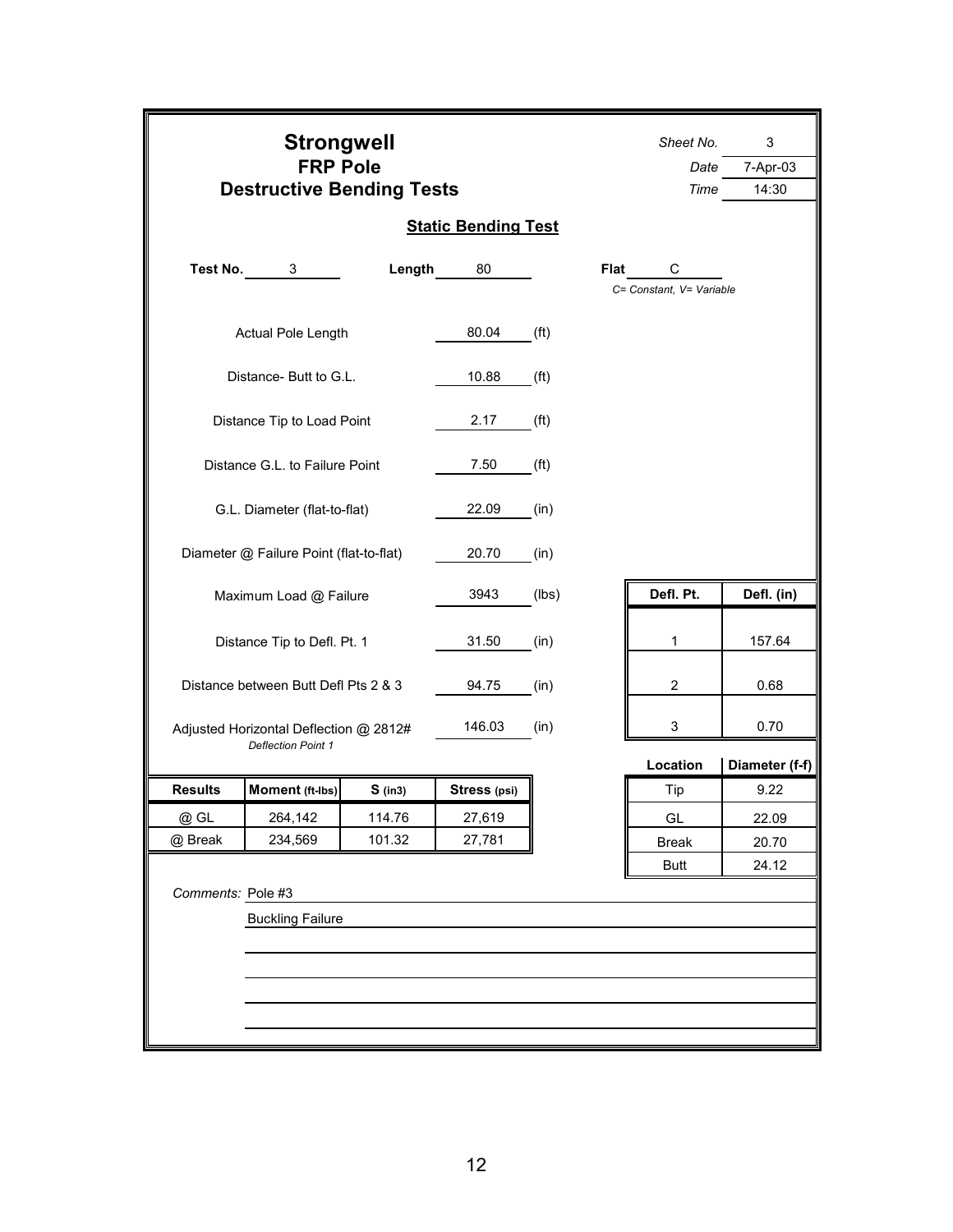

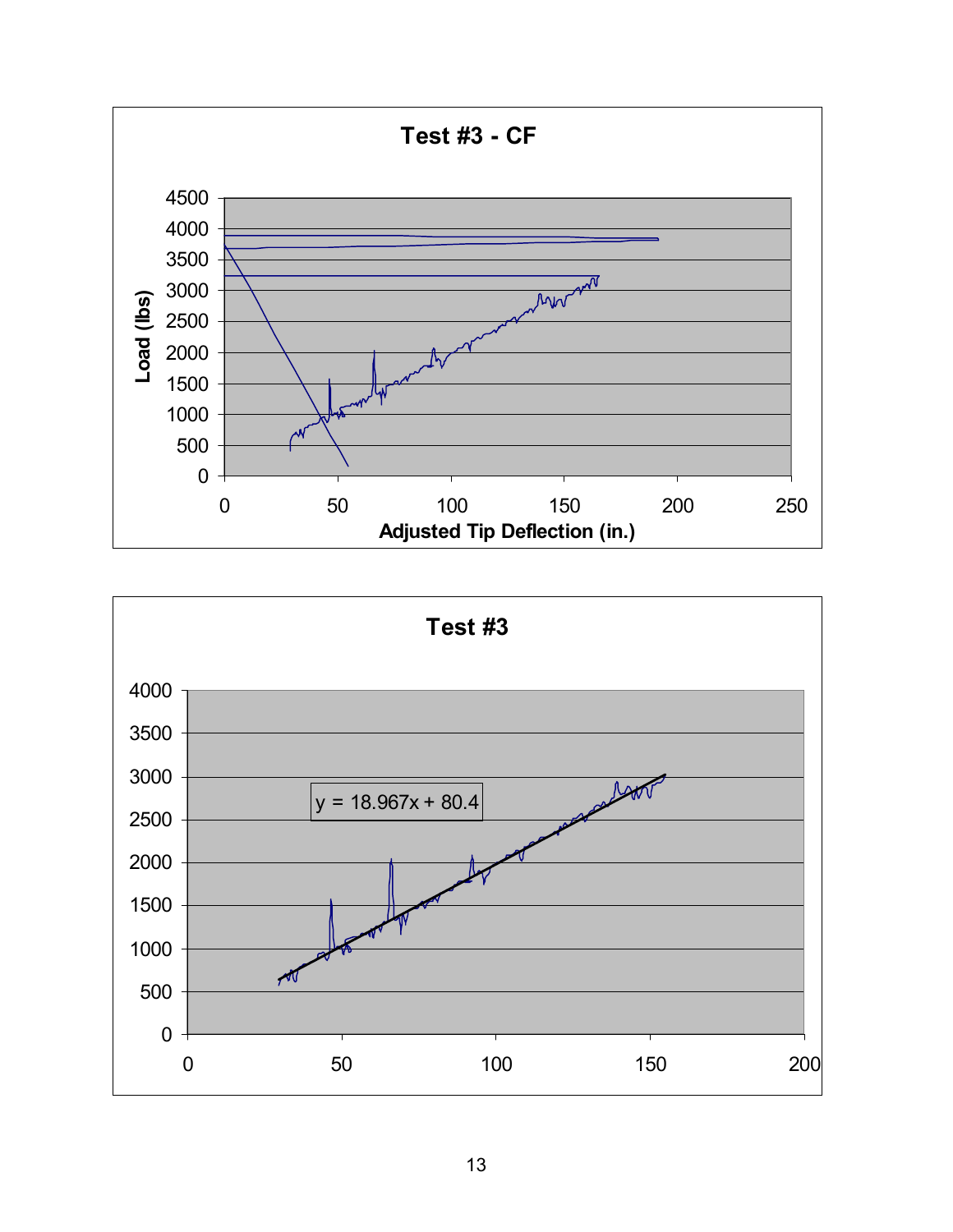|                                         | <b>Strongwell</b><br><b>FRP Pole</b><br><b>Destructive Bending Tests</b> |                            |                   |      |                               |                |  |  |  |
|-----------------------------------------|--------------------------------------------------------------------------|----------------------------|-------------------|------|-------------------------------|----------------|--|--|--|
|                                         |                                                                          | <b>Static Bending Test</b> |                   |      |                               |                |  |  |  |
| Test No.<br>4                           | Length                                                                   | 80                         |                   | Flat | С<br>C= Constant, V= Variable |                |  |  |  |
| Actual Pole Length                      |                                                                          | 80.00                      | (f <sup>t</sup> ) |      |                               |                |  |  |  |
| Distance- Butt to G.L.                  |                                                                          | 9.92                       | (f <sup>t</sup> ) |      |                               |                |  |  |  |
| Distance Tip to Load Point              |                                                                          | 2.00                       | (f <sup>t</sup> ) |      |                               |                |  |  |  |
| Distance G.L. to Failure Point          |                                                                          | 5.08                       | (f <sup>t</sup> ) |      |                               |                |  |  |  |
| G.L. Diameter (flat-to-flat)            |                                                                          | 22.27                      | (in)              |      |                               |                |  |  |  |
| Diameter @ Failure Point (flat-to-flat) |                                                                          | 21.33                      | (in)              |      |                               |                |  |  |  |
| Maximum Load @ Failure                  |                                                                          | 3963                       | (lbs)             |      | Defl. Pt.                     | Defl. (in)     |  |  |  |
| Distance Tip to Defl. Pt. 1             |                                                                          | 30.00                      | (in)              |      | 1                             | 153.19         |  |  |  |
|                                         |                                                                          |                            |                   |      |                               |                |  |  |  |
| Distance between Butt Defl Pts 2 & 3    |                                                                          | 93.75                      | (in)              |      | $\overline{c}$                | 0.52           |  |  |  |
| Adjusted Horizontal Deflection @ 2812#  |                                                                          | 142.80                     | (in)              |      | 3                             | 0.68           |  |  |  |
| <b>Deflection Point 1</b>               |                                                                          |                            |                   |      | Location                      | Diameter (f-f) |  |  |  |
| <b>Results</b><br>Moment (ft-Ibs)       | $S$ (in3)                                                                | Stress (psi)               |                   |      | Tip                           | 9.22           |  |  |  |
| @ GL<br>269,801                         | 116.45                                                                   | 27,802                     |                   |      | GL                            | 22.27          |  |  |  |
| 249,669<br>@ Break                      | 107.12                                                                   | 27,970                     |                   |      | <b>Break</b>                  | 21.33          |  |  |  |
|                                         |                                                                          |                            |                   |      | Butt                          | 24.12          |  |  |  |
| Comments: Pole #6                       |                                                                          |                            |                   |      |                               |                |  |  |  |
| <b>Buckling Failure</b>                 |                                                                          |                            |                   |      |                               |                |  |  |  |
|                                         |                                                                          |                            |                   |      |                               |                |  |  |  |
|                                         |                                                                          |                            |                   |      |                               |                |  |  |  |
|                                         |                                                                          |                            |                   |      |                               |                |  |  |  |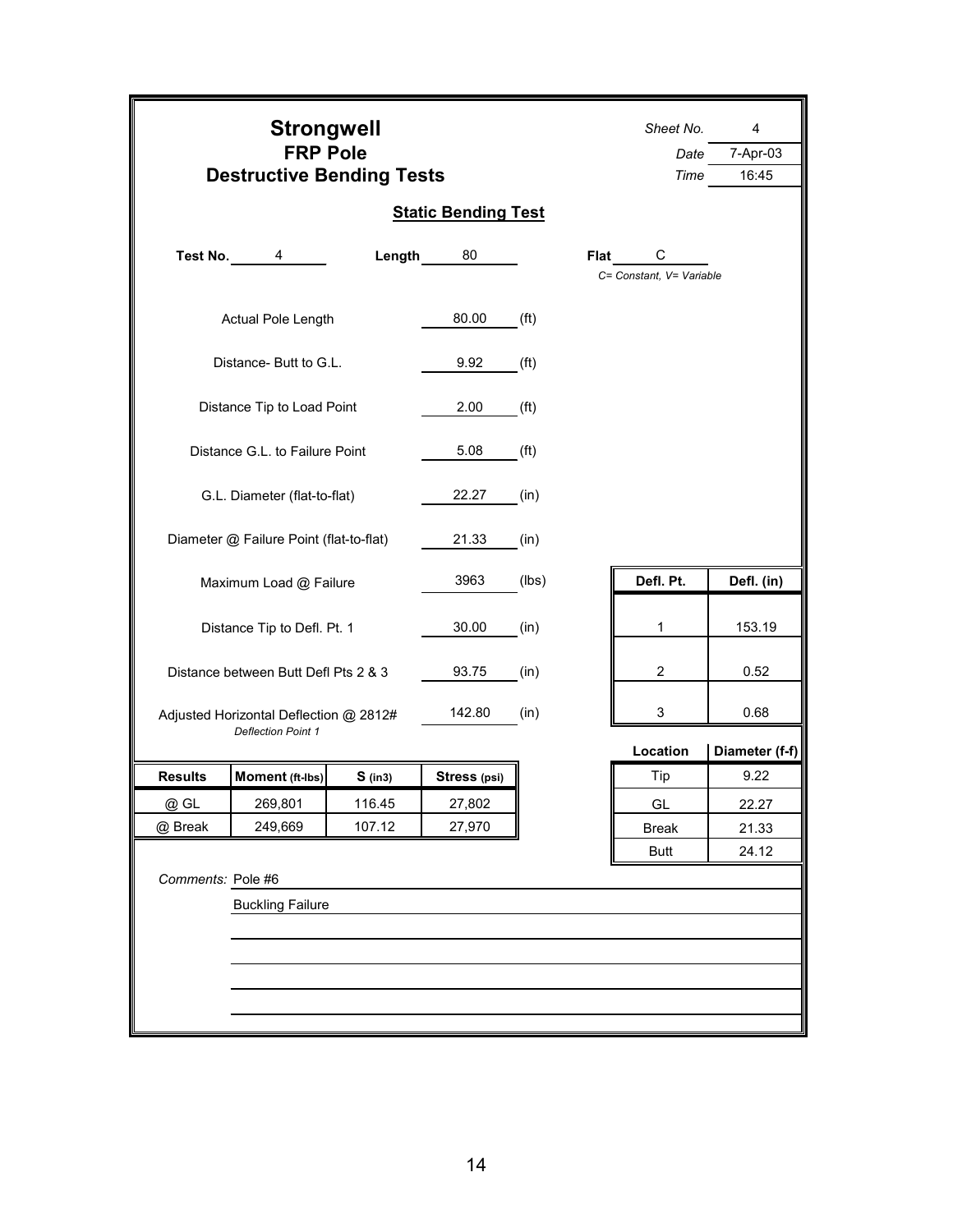

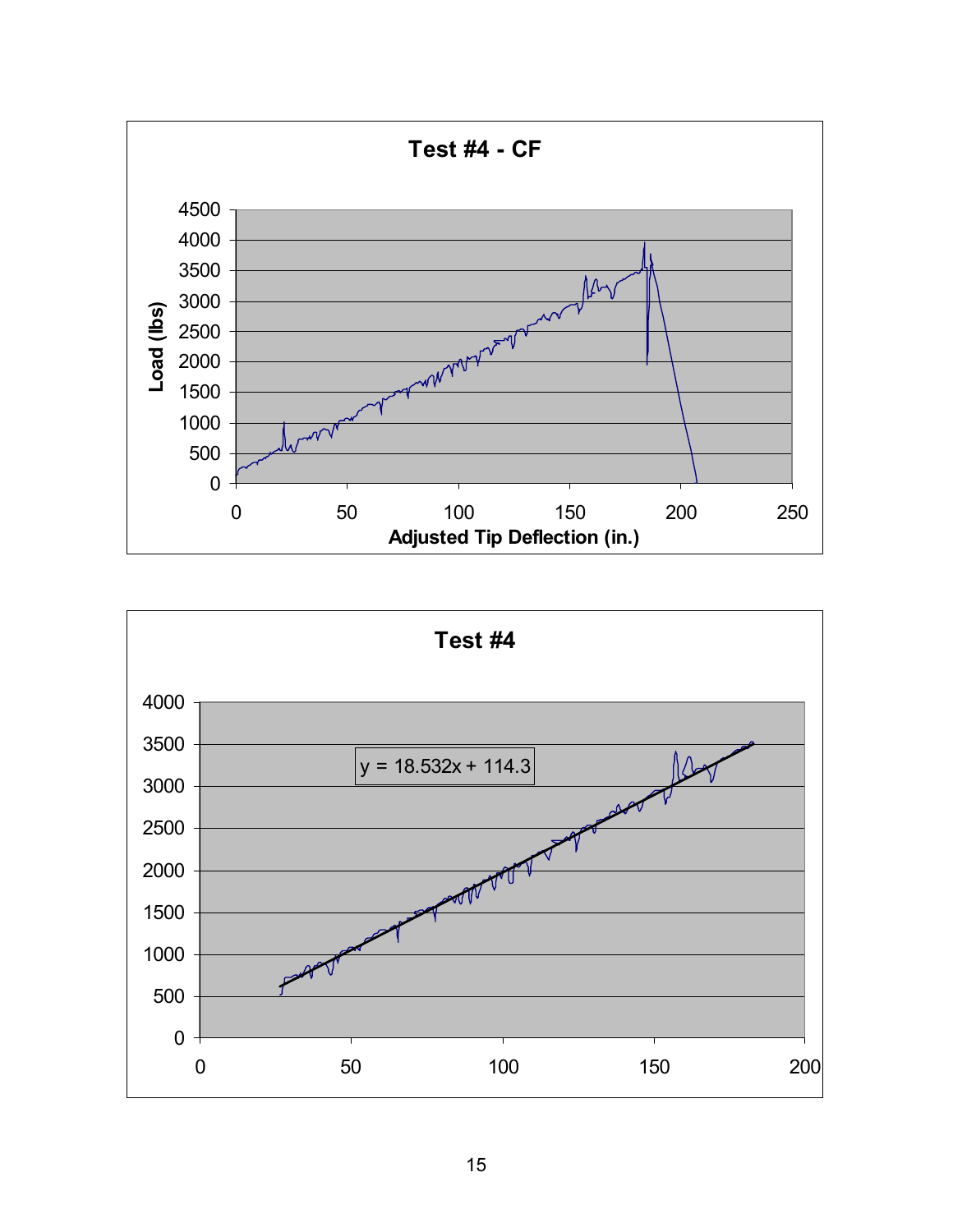|                   | <b>Strongwell</b><br><b>FRP Pole</b><br><b>Destructive Bending Tests</b> |           |                            | Sheet No.         | Date<br>Time | 10<br>10-Apr-03<br>9:35       |  |                |
|-------------------|--------------------------------------------------------------------------|-----------|----------------------------|-------------------|--------------|-------------------------------|--|----------------|
|                   |                                                                          |           | <b>Static Bending Test</b> |                   |              |                               |  |                |
|                   | Test No. 5                                                               | Length    | 80                         |                   | Flat         | C<br>C= Constant. V= Variable |  |                |
|                   | Actual Pole Length                                                       |           | 80.08                      | (f <sup>t</sup> ) |              |                               |  |                |
|                   | Distance-Butt to G.L.                                                    |           | 9.92                       | (f <sup>t</sup> ) |              |                               |  |                |
|                   | Distance Tip to Load Point                                               |           | 2.04                       | (f <sup>t</sup> ) |              |                               |  |                |
|                   | Distance G.L. to Failure Point                                           |           | 4.67                       | (f <sup>t</sup> ) |              |                               |  |                |
|                   | G.L. Diameter (flat-to-flat)                                             |           | 22.27                      | (in)              |              |                               |  |                |
|                   | Diameter @ Failure Point (flat-to-flat)                                  |           | 21.40                      | (in)              |              |                               |  |                |
|                   | Maximum Load @ Failure                                                   |           | 3808                       | (lbs)             |              | Defl. Pt.                     |  | Defl. (in)     |
|                   | Distance Tip to Defl. Pt. 1                                              |           | 37.50                      | (in)              |              | 1                             |  | 160.40         |
|                   | Distance between Butt Defl Pts 2 & 3                                     |           | 93.50                      | (in)              |              | $\overline{2}$                |  | 0.66           |
|                   | Adjusted Horizontal Deflection @ 2812#<br><b>Deflection Point 1</b>      |           | 148.97                     | (in)              |              | 3                             |  | 0.67           |
|                   |                                                                          |           |                            |                   |              | Location                      |  | Diameter (f-f) |
| <b>Results</b>    | Moment (ft-Ibs)                                                          | $S$ (in3) | Stress (psi)               |                   |              | Tip                           |  | 9.22           |
| @ GL              | 259,401                                                                  | 116.68    | 26,678                     |                   |              | GL                            |  | 22.27          |
| @ Break           | 241,618                                                                  | 108.07    | 26,829                     |                   |              | <b>Break</b>                  |  | 21.40          |
|                   |                                                                          |           |                            |                   |              | <b>Butt</b>                   |  | 24.12          |
| Comments: Pole #8 |                                                                          |           |                            |                   |              |                               |  |                |
|                   | <b>Buckling Failure</b>                                                  |           |                            |                   |              |                               |  |                |
|                   |                                                                          |           |                            |                   |              |                               |  |                |
|                   |                                                                          |           |                            |                   |              |                               |  |                |
|                   |                                                                          |           |                            |                   |              |                               |  |                |
|                   |                                                                          |           |                            |                   |              |                               |  |                |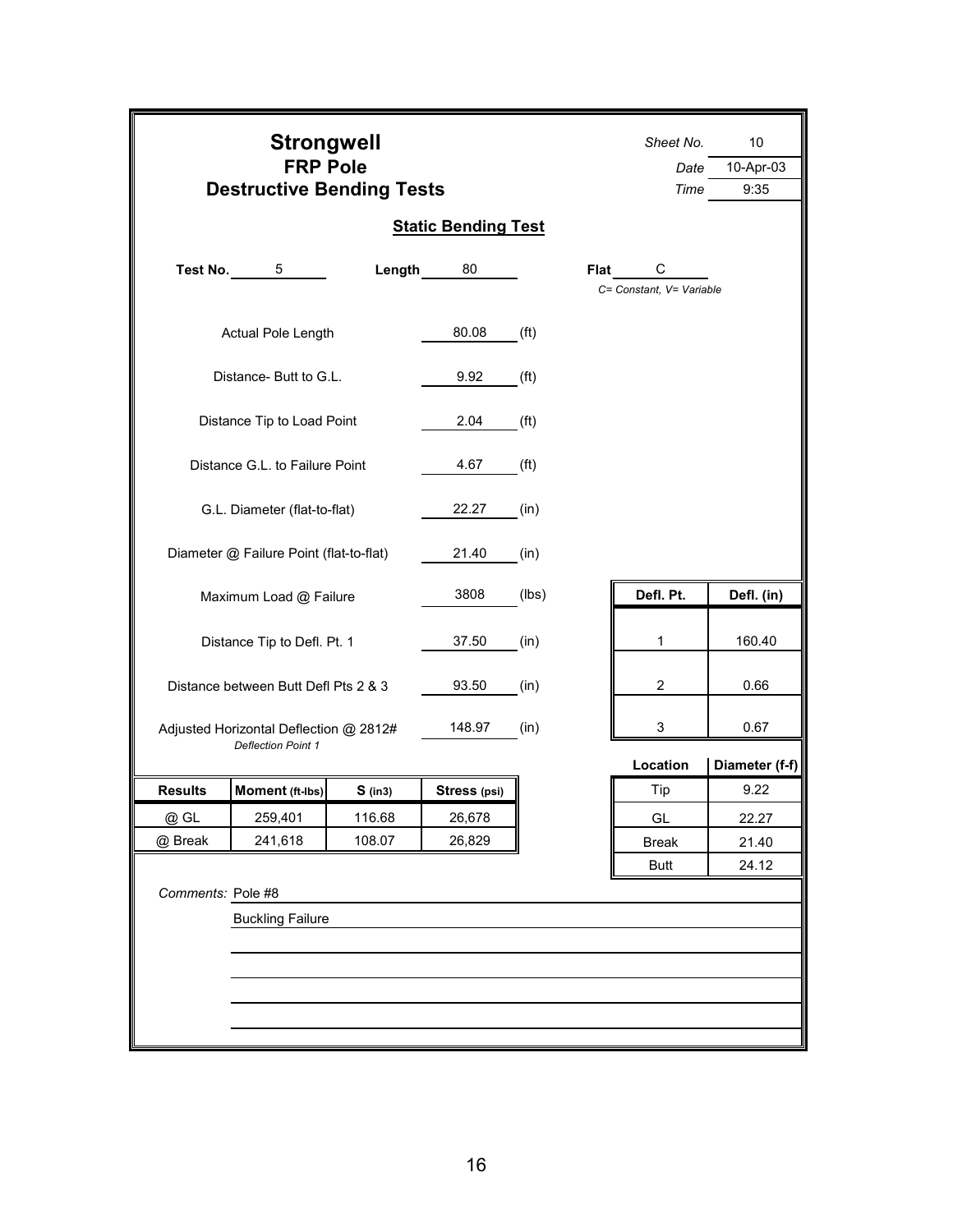

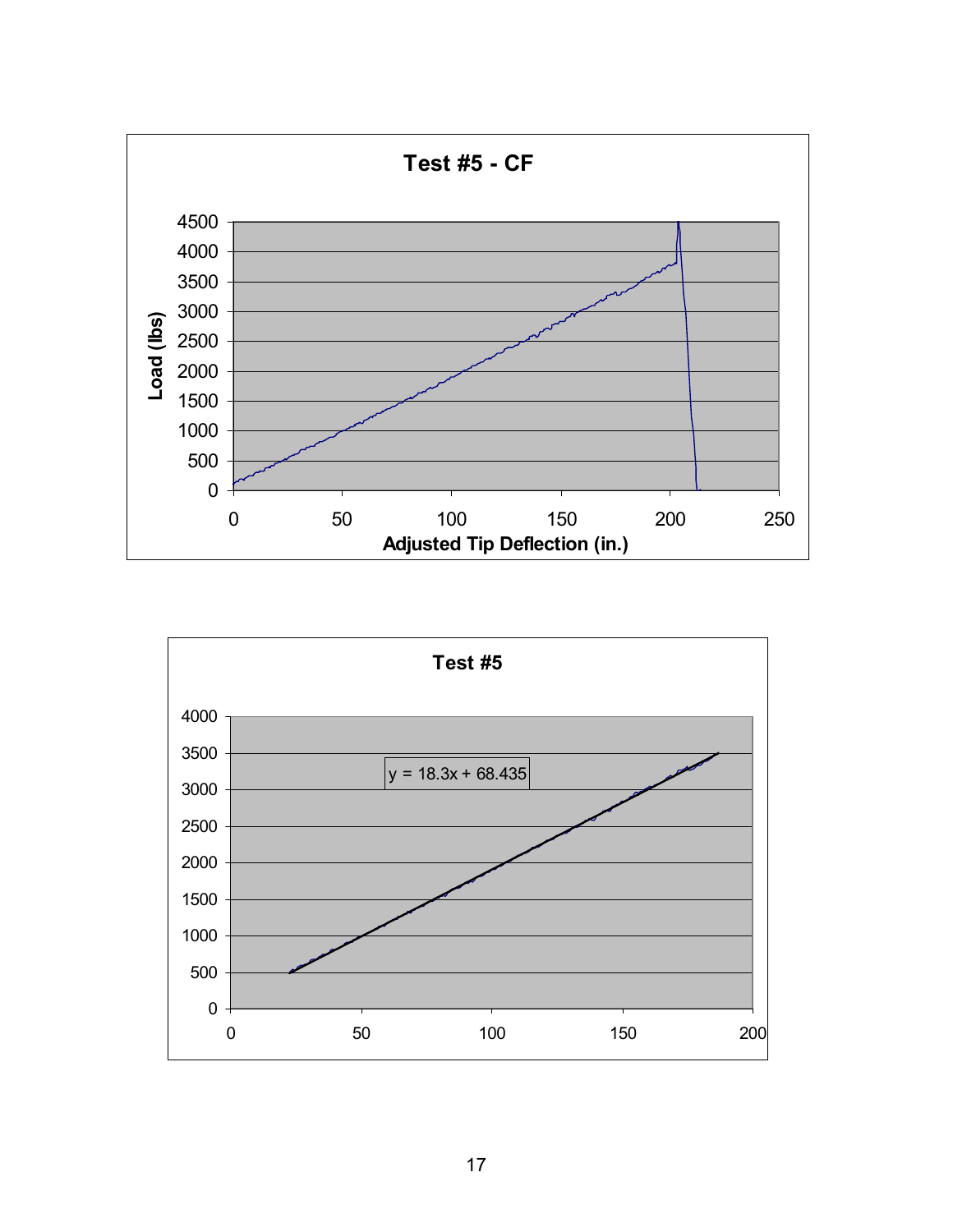|                   | <b>Strongwell</b><br><b>FRP Pole</b><br><b>Destructive Bending Tests</b> | <b>Static Bending Test</b> | Sheet No.<br>Date<br>Time | 5<br>8-Apr-03<br>11:20 |                          |                |
|-------------------|--------------------------------------------------------------------------|----------------------------|---------------------------|------------------------|--------------------------|----------------|
|                   | Test No. 7                                                               | Length                     | 80                        |                        | Flat V                   |                |
|                   | Actual Pole Length                                                       |                            | 80.04                     | (f <sup>t</sup> )      | C= Constant. V= Variable |                |
|                   | Distance- Butt to G.L.                                                   |                            | 10.12                     | (f <sup>t</sup> )      |                          |                |
|                   | Distance Tip to Load Point                                               |                            | 2.25                      | (f <sup>t</sup> )      |                          |                |
|                   | Distance G.L. to Failure Point                                           |                            | 0.83                      | (f <sup>t</sup> )      |                          |                |
|                   | G.L. Diameter (flat-to-flat)                                             |                            | 21.06                     | (in)                   |                          |                |
|                   | Diameter @ Failure Point (flat-to-flat)                                  |                            | 20.92                     | (in)                   |                          |                |
|                   | Maximum Load @ Failure                                                   |                            | 4002                      | (lbs)                  | Defl. Pt.                | Defl. (in)     |
|                   | Distance Tip to Defl. Pt. 1                                              |                            | 37.00                     | (in)                   | 1                        | 157.19         |
|                   | Distance between Butt Defl Pts 2 & 3                                     |                            | 93.00                     | (in)                   | $\overline{c}$           | 0.72           |
|                   | Adjusted Horizontal Deflection @ 2812#<br><b>Deflection Point 1</b>      |                            | 141.26                    | (in)                   | 3                        | 1.13           |
|                   |                                                                          |                            |                           |                        | Location                 | Diameter (f-f) |
| <b>Results</b>    | Moment (ft-lbs)                                                          | $S$ (in3)                  | Stress (psi)              |                        | Tip                      | 9.79           |
| @ GL              | 270,815                                                                  | 122.69                     | 26,488                    |                        | GL                       | 21.06          |
| @ Break           | 267,494                                                                  | 120.97                     | 26,534                    |                        | <b>Break</b>             | 20.92          |
|                   |                                                                          |                            |                           |                        | <b>Butt</b>              | 22.69          |
| Comments: Pole #7 |                                                                          |                            |                           |                        |                          |                |
|                   | <b>Buckling Failure</b>                                                  |                            |                           |                        |                          |                |
|                   |                                                                          |                            |                           |                        |                          |                |
|                   |                                                                          |                            |                           |                        |                          |                |
|                   |                                                                          |                            |                           |                        |                          |                |
|                   |                                                                          |                            |                           |                        |                          |                |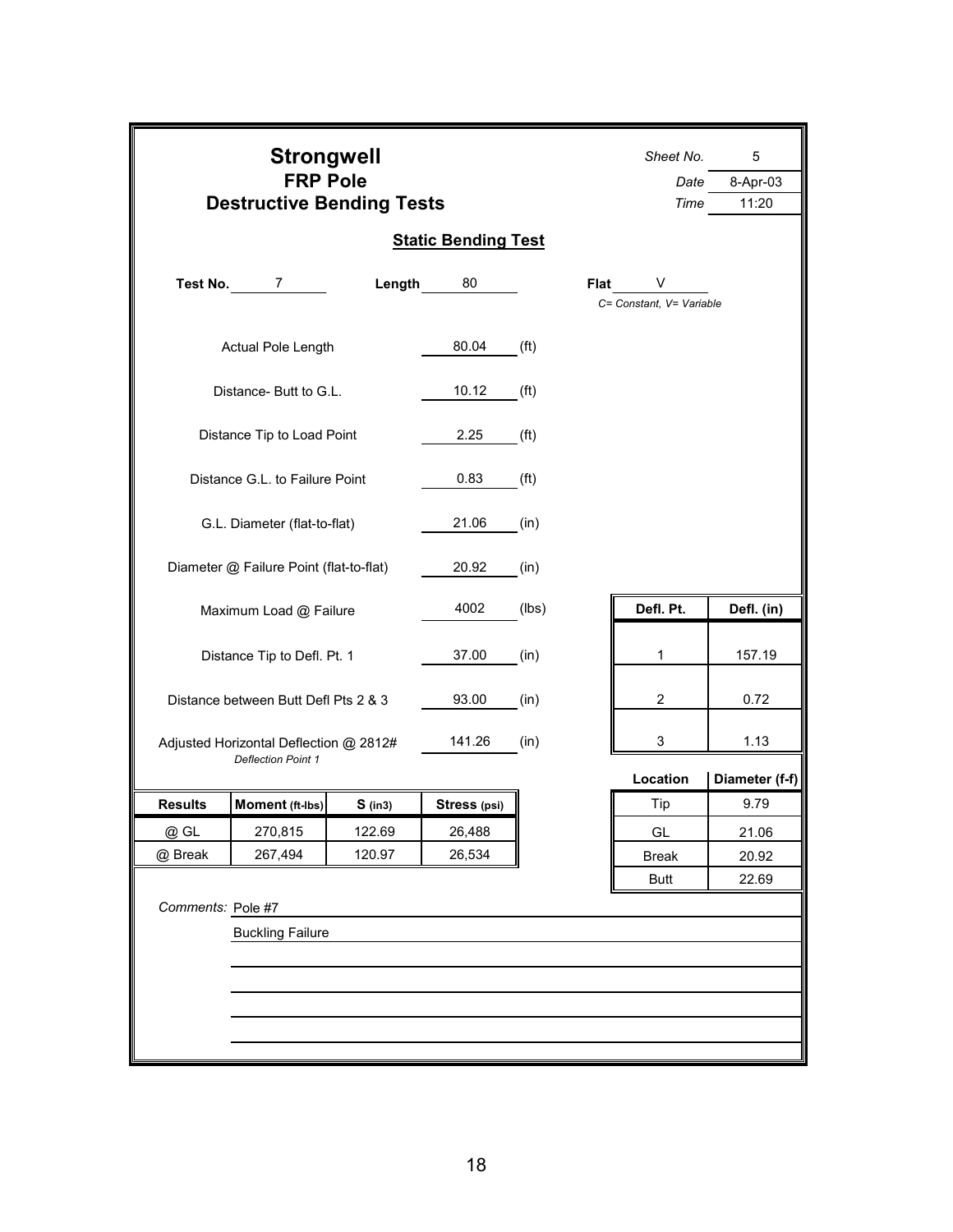

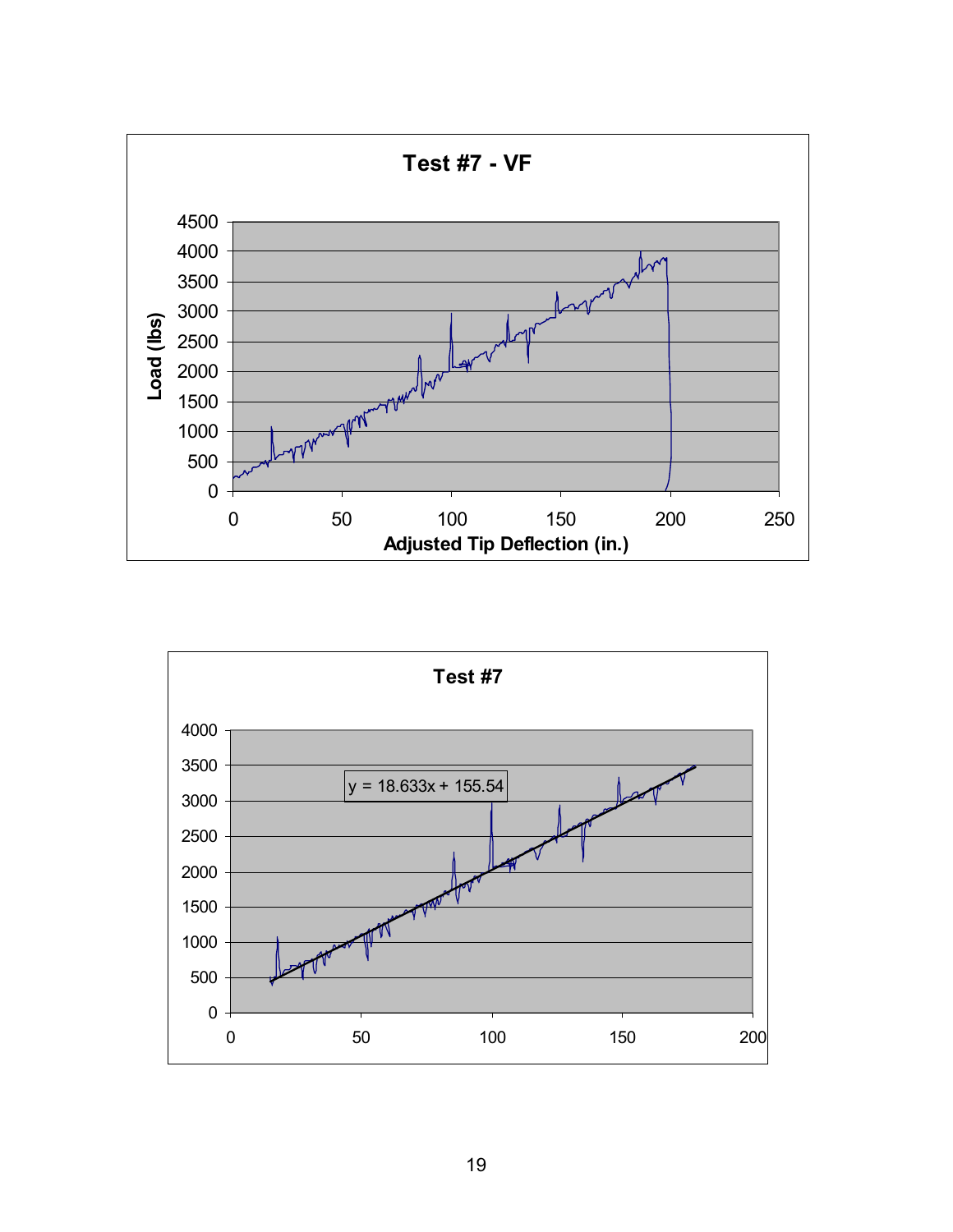|                   | <b>Strongwell</b><br><b>FRP Pole</b><br><b>Destructive Bending Tests</b> |           |                            | Sheet No.<br>Date<br>Time | 6<br>.8-Apr-03<br>13:20 |                               |                |
|-------------------|--------------------------------------------------------------------------|-----------|----------------------------|---------------------------|-------------------------|-------------------------------|----------------|
|                   |                                                                          |           | <b>Static Bending Test</b> |                           |                         |                               |                |
| Test No.          | 8                                                                        | Length    | 80                         |                           | <b>Flat</b>             | V<br>C= Constant, V= Variable |                |
|                   | Actual Pole Length                                                       |           | 80.00                      | (f <sup>t</sup> )         |                         |                               |                |
|                   | Distance-Butt to G.L.                                                    |           | 10.12                      | (f <sup>t</sup> )         |                         |                               |                |
|                   | Distance Tip to Load Point                                               |           | 2.46                       | (f <sup>t</sup> )         |                         |                               |                |
|                   | Distance G.L. to Failure Point                                           |           | 6.50                       | (f <sup>t</sup> )         |                         |                               |                |
|                   | G.L. Diameter (flat-to-flat)                                             |           | 21.06                      | (in)                      |                         |                               |                |
|                   | Diameter @ Failure Point (flat-to-flat)                                  |           | 20.01                      | (in)                      |                         |                               |                |
|                   | Maximum Load @ Failure                                                   |           | 3746                       | (lbs)                     |                         | Defl. Pt.                     | Defl. (in)     |
|                   | Distance Tip to Defl. Pt. 1                                              |           | 38.00                      | (in)                      |                         | $\mathbf{1}$                  | 178.10         |
|                   | Distance between Butt Defl Pts 2 & 3                                     |           | 94.75                      | (in)                      |                         | 2                             | 1.03           |
|                   | Adjusted Horizontal Deflection @ 2812#<br><b>Deflection Point 1</b>      |           | 157.98                     | (in)                      |                         | 3                             | 1.35           |
|                   |                                                                          |           |                            |                           |                         | Location                      | Diameter (f-f) |
| <b>Results</b>    | Moment (ft-Ibs)                                                          | $S$ (in3) | Stress (psi)               |                           |                         | Tip                           | 9.79           |
| @ GL              | 252,562                                                                  | 122.57    | 24,727                     |                           |                         | GL                            | 21.06          |
| @ Break           | 228,213                                                                  | 109.55    | 24,999                     |                           |                         | <b>Break</b>                  | 20.01          |
|                   |                                                                          |           |                            |                           |                         | <b>Butt</b>                   | 22.69          |
| Comments: Pole #4 |                                                                          |           |                            |                           |                         |                               |                |
|                   | <b>Buckling Failure</b>                                                  |           |                            |                           |                         |                               |                |
|                   |                                                                          |           |                            |                           |                         |                               |                |
|                   |                                                                          |           |                            |                           |                         |                               |                |
|                   |                                                                          |           |                            |                           |                         |                               |                |
|                   |                                                                          |           |                            |                           |                         |                               |                |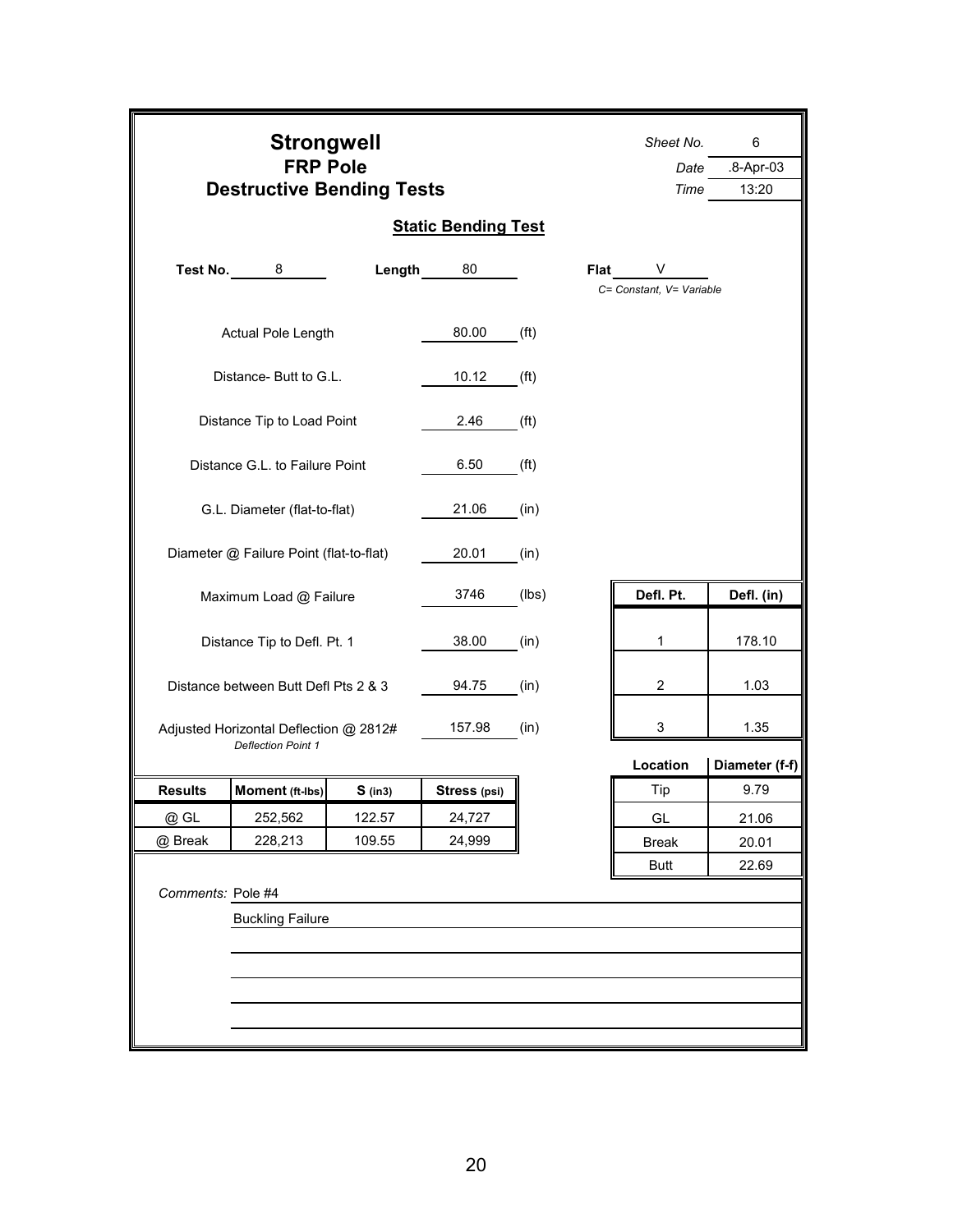

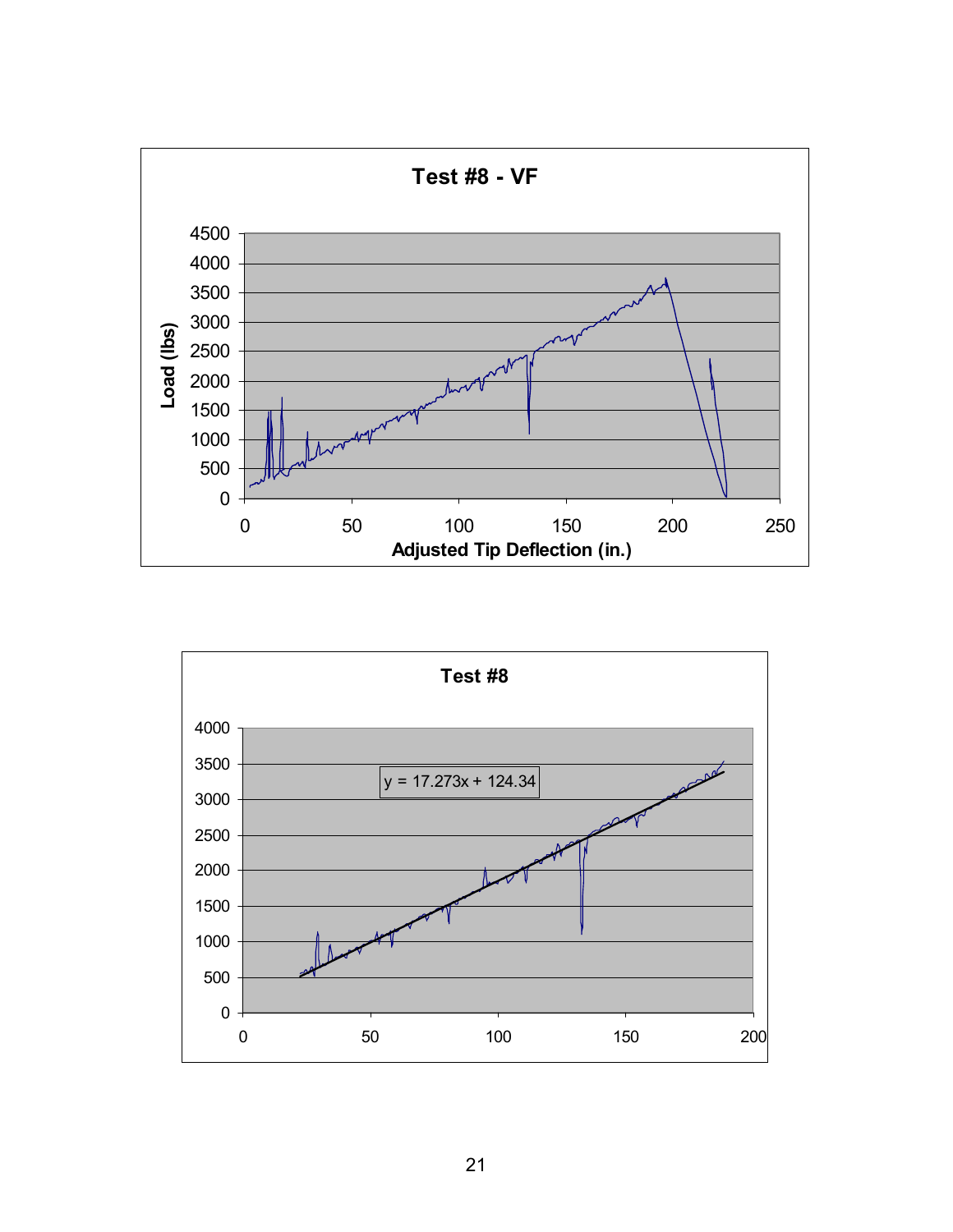|                   | <b>Strongwell</b><br><b>FRP Pole</b><br><b>Destructive Bending Tests</b> |           |                            | Sheet No.<br>Date<br>Time | $\overline{7}$<br>8-Apr-03<br>16:20 |                               |                |
|-------------------|--------------------------------------------------------------------------|-----------|----------------------------|---------------------------|-------------------------------------|-------------------------------|----------------|
|                   |                                                                          |           | <b>Static Bending Test</b> |                           |                                     |                               |                |
| Test No.          | 9                                                                        | Length    | 80                         |                           | Flat                                | V<br>C= Constant, V= Variable |                |
|                   | Actual Pole Length                                                       |           | 80.08                      | (f <sup>t</sup> )         |                                     |                               |                |
|                   | Distance- Butt to G.L.                                                   |           | 10.25                      | (f <sup>t</sup> )         |                                     |                               |                |
|                   | Distance Tip to Load Point                                               | 2.38      | (f <sup>t</sup> )          |                           |                                     |                               |                |
|                   | Distance G.L. to Failure Point                                           | 2.50      | (f <sup>t</sup> )          |                           |                                     |                               |                |
|                   | G.L. Diameter (flat-to-flat)                                             |           | 21.04                      | (in)                      |                                     |                               |                |
|                   | Diameter @ Failure Point (flat-to-flat)                                  |           | 20.63                      | (in)                      |                                     |                               |                |
|                   | Maximum Load @ Failure                                                   |           | 3923                       | (lbs)                     |                                     | Defl. Pt.                     | Defl. (in)     |
|                   | Distance Tip to Defl. Pt. 1                                              |           | 36.50                      | (in)                      |                                     | 1                             | 159.65         |
|                   | Distance between Butt Defl Pts 2 & 3                                     |           | 95.25                      | (in)                      |                                     | $\overline{2}$                | 0.72           |
|                   | Adjusted Horizontal Deflection @ 2812#<br><b>Deflection Point 1</b>      |           | 144.69                     | (in)                      |                                     | 3                             | 1.06           |
|                   |                                                                          |           |                            |                           |                                     | Location                      | Diameter (f-f) |
| <b>Results</b>    | Moment (ft-Ibs)                                                          | $S$ (in3) | Stress (psi)               |                           |                                     | Tip                           | 9.79           |
| @ GL              | 264,606                                                                  | 122.54    | 25,912                     |                           |                                     | GL                            | 21.04          |
| @ Break           | 254,799                                                                  | 117.42    | 26,040                     |                           |                                     | <b>Break</b>                  | 20.63          |
|                   |                                                                          |           |                            |                           |                                     | <b>Butt</b>                   | 22.69          |
| Comments: Pole #2 |                                                                          |           |                            |                           |                                     |                               |                |
|                   | <b>Buckling Failure</b>                                                  |           |                            |                           |                                     |                               |                |
|                   |                                                                          |           |                            |                           |                                     |                               |                |
|                   |                                                                          |           |                            |                           |                                     |                               |                |
|                   |                                                                          |           |                            |                           |                                     |                               |                |
|                   |                                                                          |           |                            |                           |                                     |                               |                |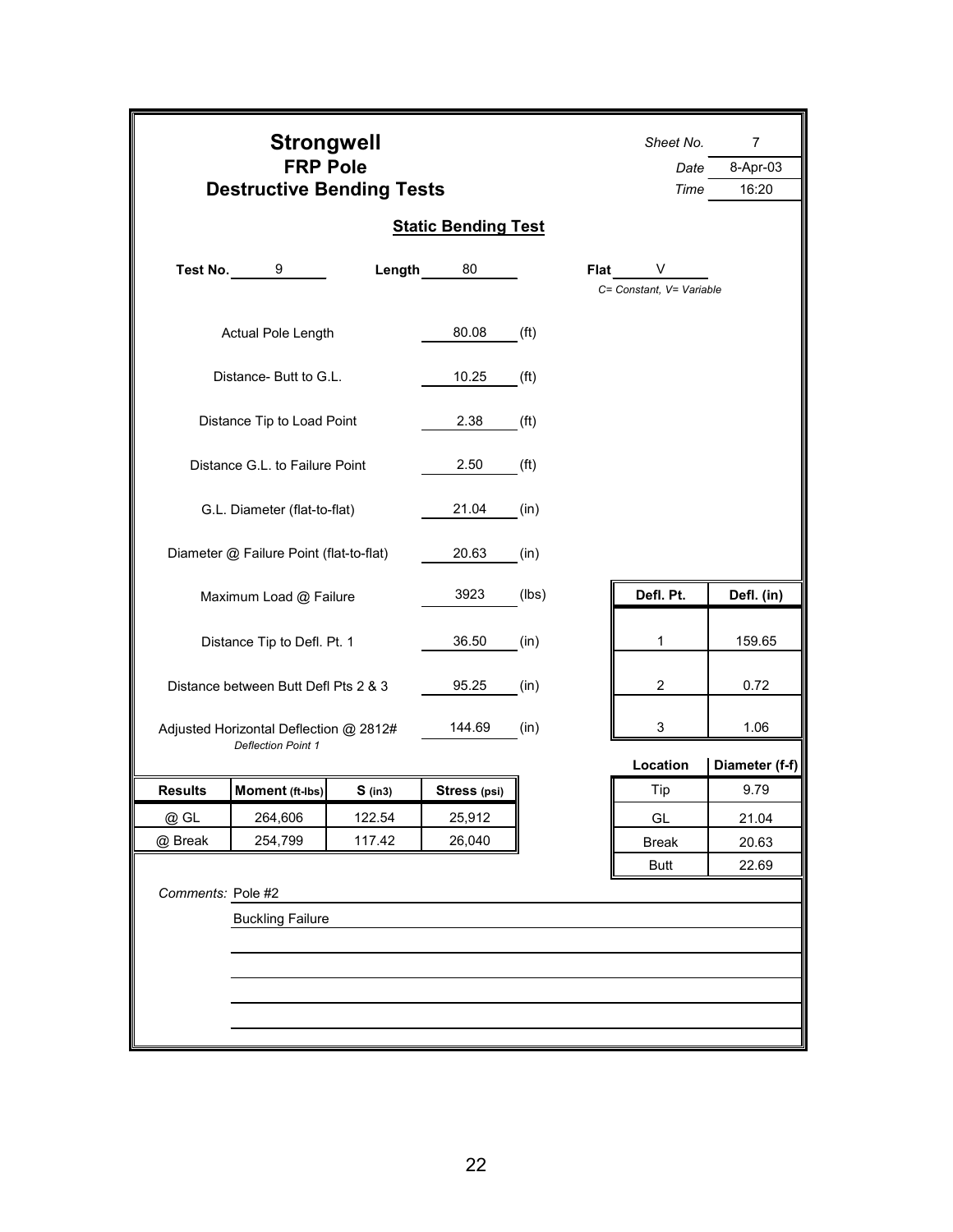

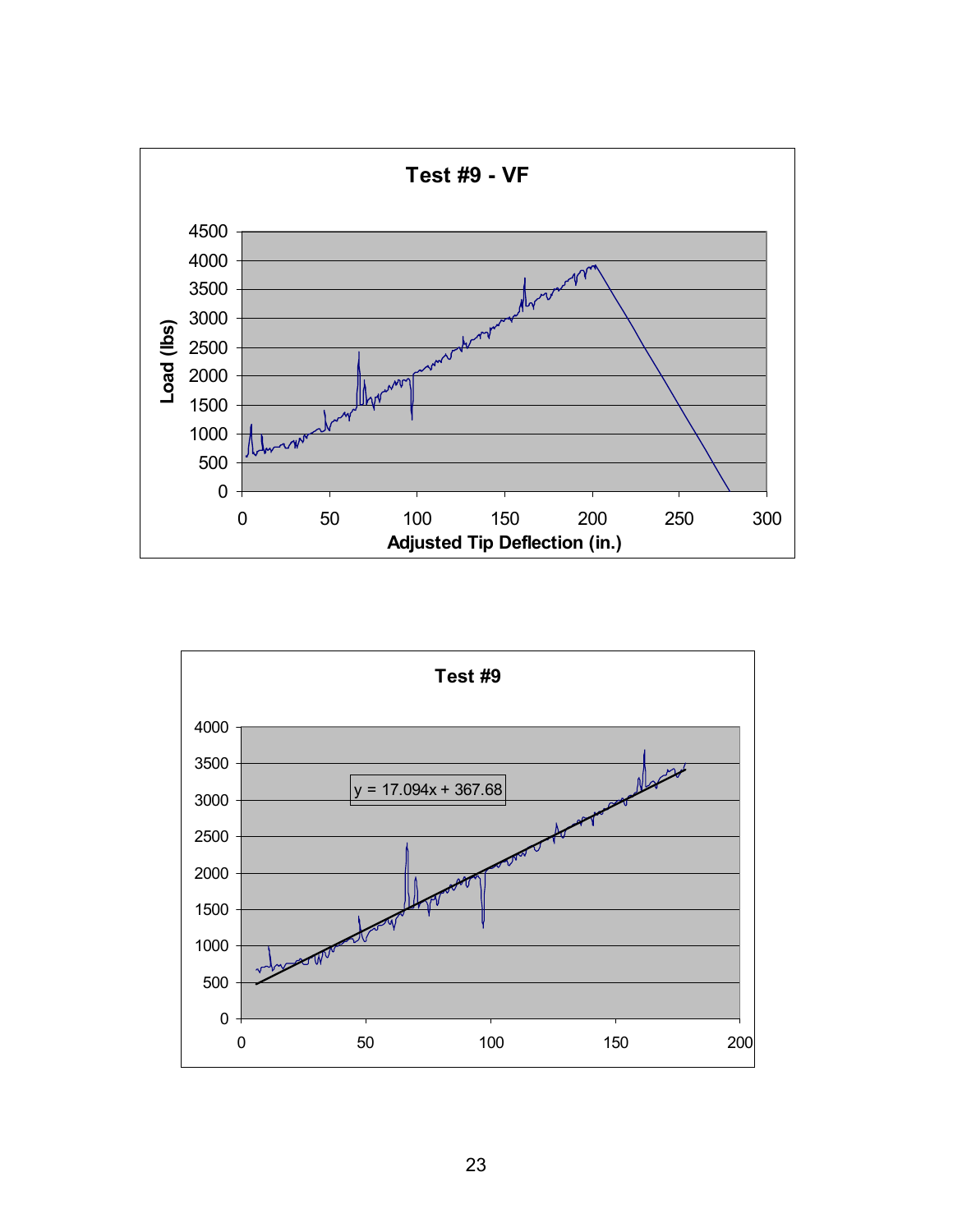|                    | <b>Strongwell</b><br><b>FRP Pole</b><br><b>Destructive Bending Tests</b> |           |                            | Sheet No.<br>Date<br>Time | 8<br>8-Apr-03<br>18:30 |                               |                |
|--------------------|--------------------------------------------------------------------------|-----------|----------------------------|---------------------------|------------------------|-------------------------------|----------------|
|                    |                                                                          |           | <b>Static Bending Test</b> |                           |                        |                               |                |
| Test No.           | 10                                                                       | Length    | 80                         |                           | <b>Flat</b>            | V<br>C= Constant, V= Variable |                |
|                    | <b>Actual Pole Length</b>                                                |           | 80.06                      | (f <sup>t</sup> )         |                        |                               |                |
|                    | Distance-Butt to G.L.                                                    |           | 10.15                      | (f <sup>t</sup> )         |                        |                               |                |
|                    | Distance Tip to Load Point                                               |           | 2.12                       | (f <sup>t</sup> )         |                        |                               |                |
|                    | Distance G.L. to Failure Point                                           |           | 0.50                       | (f <sup>t</sup> )         |                        |                               |                |
|                    | G.L. Diameter (flat-to-flat)                                             |           | 21.05                      | (in)                      |                        |                               |                |
|                    | Diameter @ Failure Point (flat-to-flat)                                  |           | 20.97                      | (in)                      |                        |                               |                |
|                    | Maximum Load @ Failure                                                   |           | 3698                       | (lbs)                     |                        | Defl. Pt.                     | Defl. (in)     |
|                    | Distance Tip to Defl. Pt. 1                                              |           | 32.50                      | (in)                      |                        | $\mathbf{1}$                  | 168.50         |
|                    | Distance between Butt Defl Pts 2 & 3                                     |           | 95.25                      | (in)                      |                        | 2                             | 0.62           |
|                    | Adjusted Horizontal Deflection @ 2812#<br><b>Deflection Point 1</b>      |           | 155.13                     | (in)                      |                        | 3                             | 0.96           |
|                    |                                                                          |           |                            |                           |                        | Location                      | Diameter (f-f) |
| <b>Results</b>     | Moment (ft-Ibs)                                                          | $S$ (in3) | Stress (psi)               |                           |                        | Tip                           | 9.79           |
| @ GL               | 250,687                                                                  | 122.69    | 24,519                     |                           |                        | GL                            | 21.05          |
| @ Break            | 248,838                                                                  | 121.65    | 24,546                     |                           |                        | <b>Break</b>                  | 20.97          |
|                    |                                                                          |           |                            |                           |                        | <b>Butt</b>                   | 22.69          |
| Comments: Pole #10 |                                                                          |           |                            |                           |                        |                               |                |
|                    | <b>Buckling Failure</b>                                                  |           |                            |                           |                        |                               |                |
|                    |                                                                          |           |                            |                           |                        |                               |                |
|                    |                                                                          |           |                            |                           |                        |                               |                |
|                    |                                                                          |           |                            |                           |                        |                               |                |
|                    |                                                                          |           |                            |                           |                        |                               |                |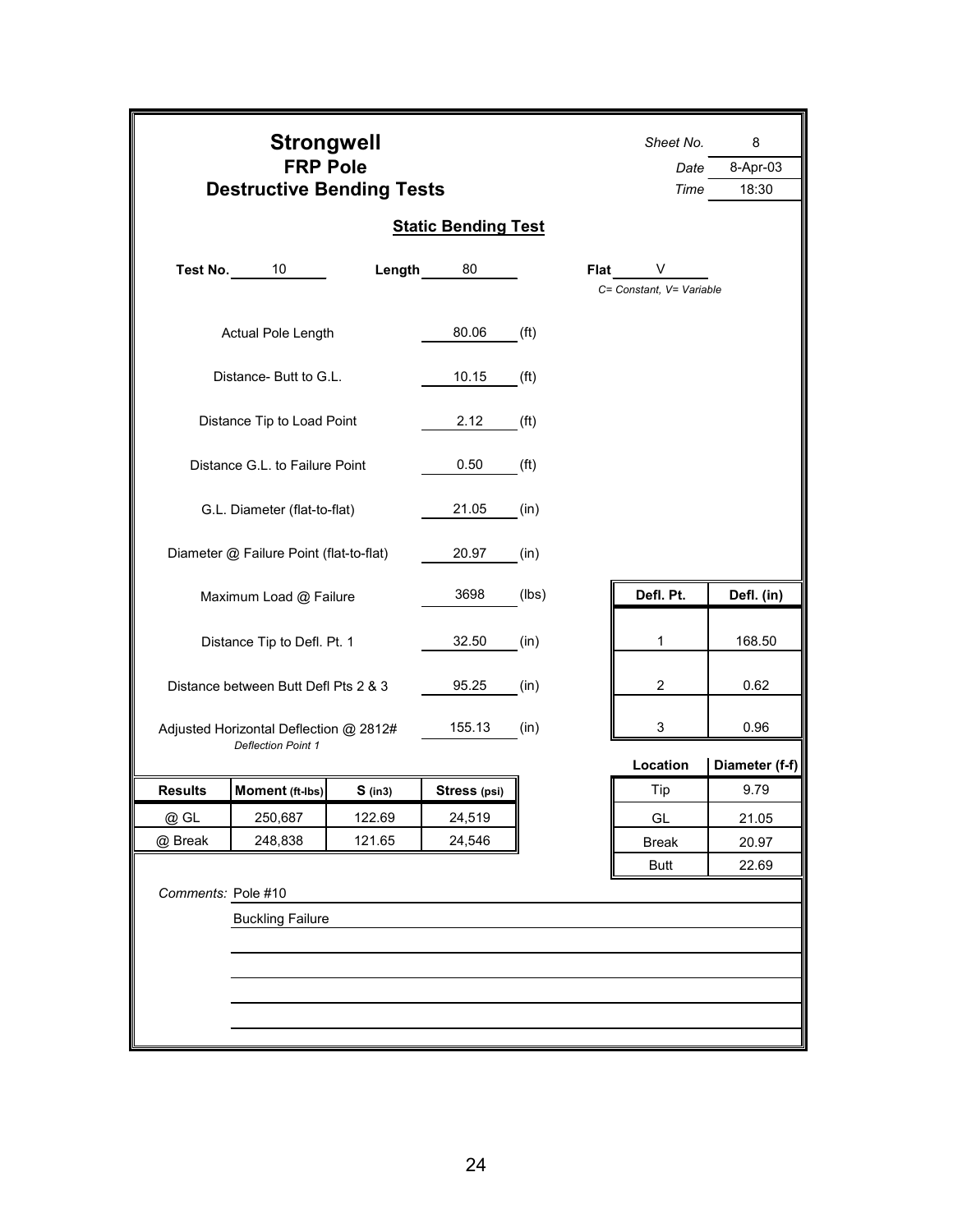

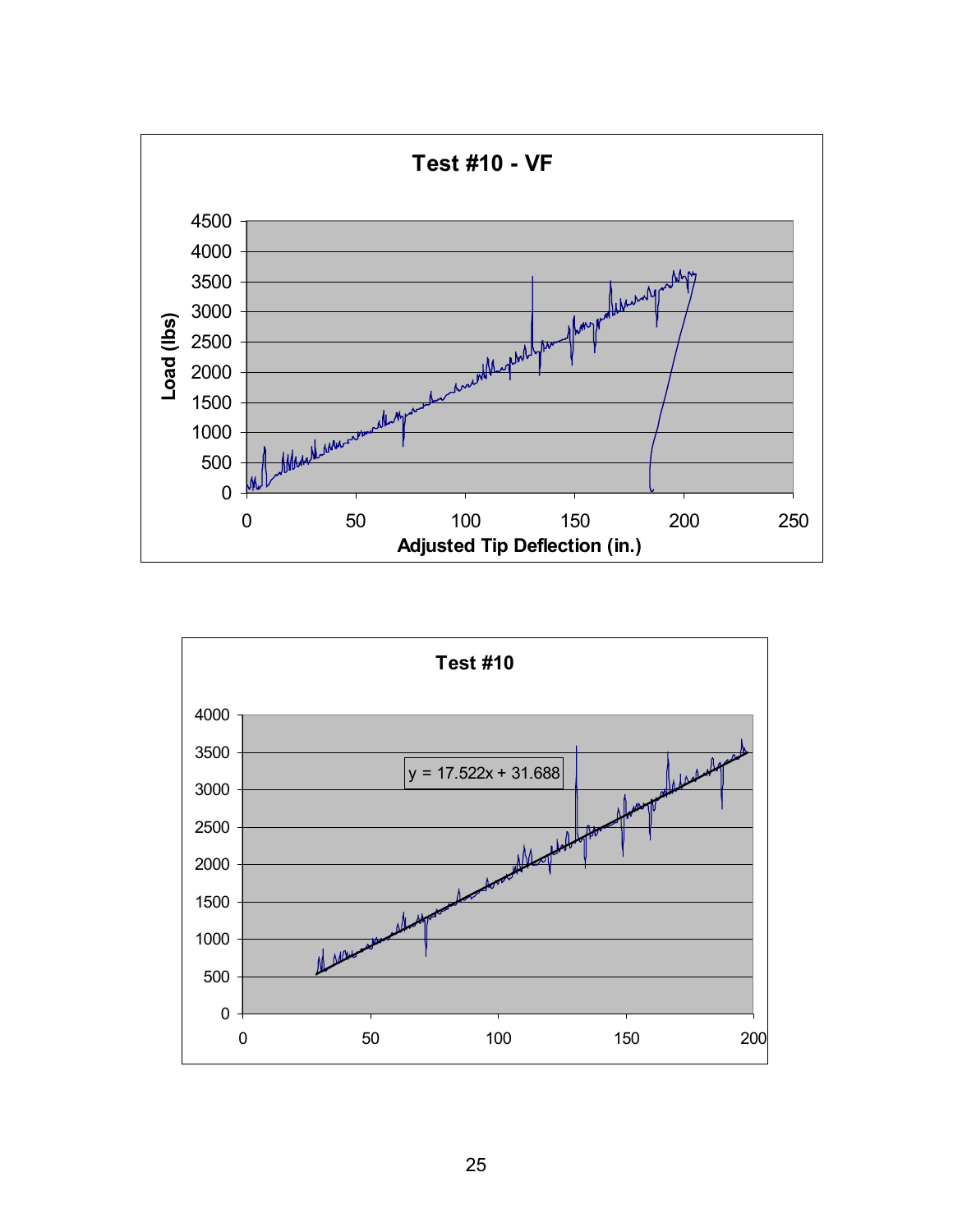|                    | <b>Strongwell</b><br><b>FRP Pole</b><br><b>Destructive Bending Tests</b> |           |                            | Sheet No.<br>Date<br>Time | 11<br>10-Apr-03<br>11:15 |                               |                |
|--------------------|--------------------------------------------------------------------------|-----------|----------------------------|---------------------------|--------------------------|-------------------------------|----------------|
|                    |                                                                          |           | <b>Static Bending Test</b> |                           |                          |                               |                |
| Test No.           | 11                                                                       | Length    | 80                         |                           | Flat                     | V<br>C= Constant, V= Variable |                |
|                    | Actual Pole Length                                                       |           | 80.08                      | (f <sup>t</sup> )         |                          |                               |                |
|                    | Distance- Butt to G.L.                                                   |           | 10.08                      | (f <sup>t</sup> )         |                          |                               |                |
|                    | Distance Tip to Load Point                                               |           | 1.98                       | (f <sup>t</sup> )         |                          |                               |                |
|                    | Distance G.L. to Failure Point                                           |           | 6.50                       | (f <sup>t</sup> )         |                          |                               |                |
|                    | G.L. Diameter (flat-to-flat)                                             |           | 21.06                      | (in)                      |                          |                               |                |
|                    | Diameter @ Failure Point (flat-to-flat)                                  |           | 20.01                      | (in)                      |                          |                               |                |
|                    | Maximum Load @ Failure                                                   |           | 3612                       | (lbs)                     |                          | Defl. Pt.                     | Defl. (in)     |
|                    | Distance Tip to Defl. Pt. 1                                              |           | 30.75                      | (in)                      |                          | 1                             | 157.10         |
|                    | Distance between Butt Defl Pts 2 & 3                                     |           | 92.50                      | (in)                      |                          | $\overline{c}$                | 0.42           |
|                    | Adjusted Horizontal Deflection @ 2812#<br><b>Deflection Point 1</b>      |           | 148.16                     | (in)                      |                          | 3                             | 0.60           |
|                    |                                                                          |           |                            |                           |                          | Location                      | Diameter (f-f) |
| <b>Results</b>     | Moment (ft-Ibs)                                                          | $S$ (in3) | Stress (psi)               |                           |                          | Tip                           | 9.79           |
| @ GL               | 245,688                                                                  | 122.89    | 23,990                     |                           |                          | GL                            | 21.06          |
| @ Break            | 222,210                                                                  | 109.85    | 24,274                     |                           |                          | <b>Break</b>                  | 20.01          |
| Comments: Pole #10 |                                                                          |           |                            |                           |                          | <b>Butt</b>                   | 22.69          |
|                    | <b>Buckling Failure</b>                                                  |           |                            |                           |                          |                               |                |
|                    |                                                                          |           |                            |                           |                          |                               |                |
|                    |                                                                          |           |                            |                           |                          |                               |                |
|                    |                                                                          |           |                            |                           |                          |                               |                |
|                    |                                                                          |           |                            |                           |                          |                               |                |
|                    |                                                                          |           |                            |                           |                          |                               |                |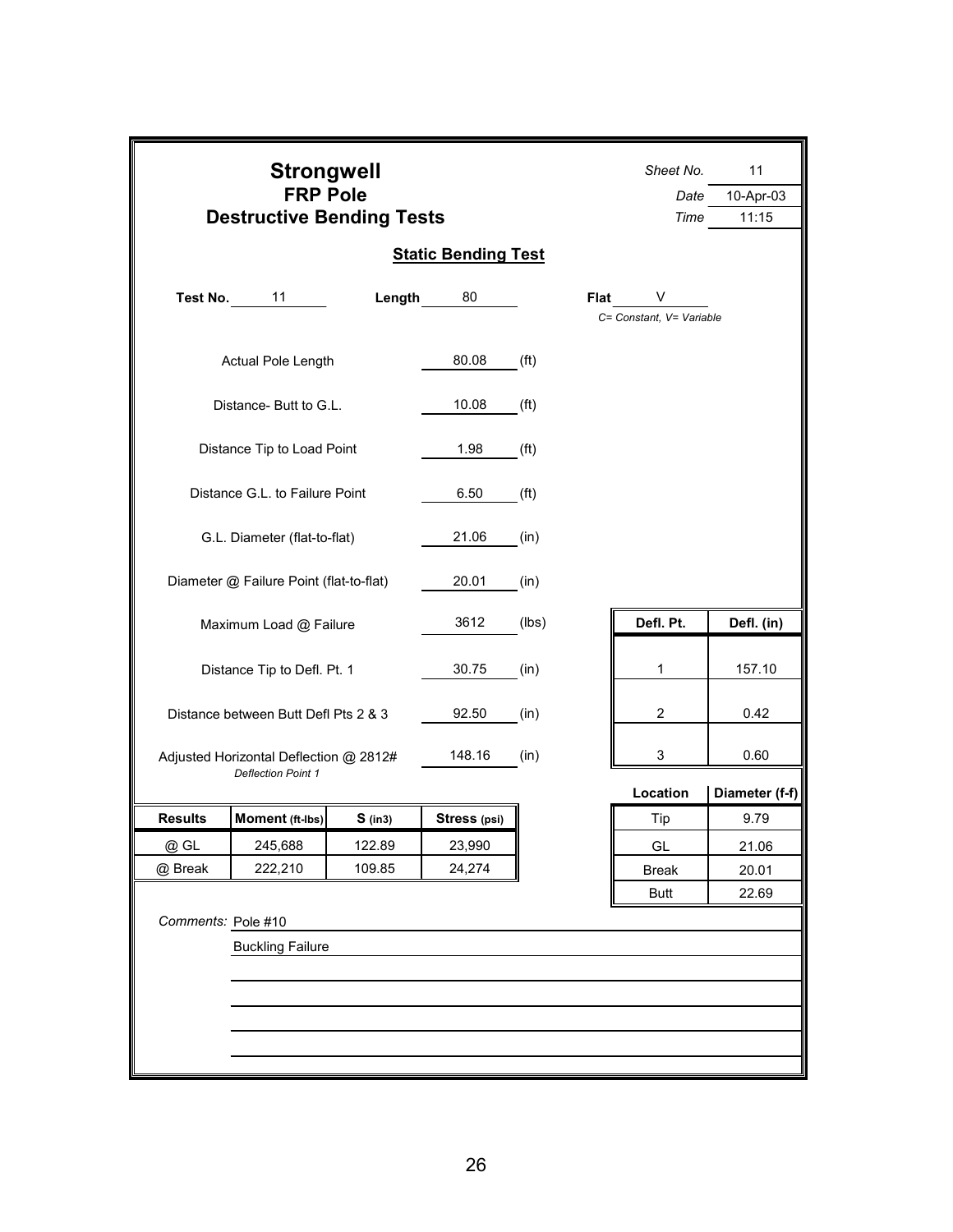

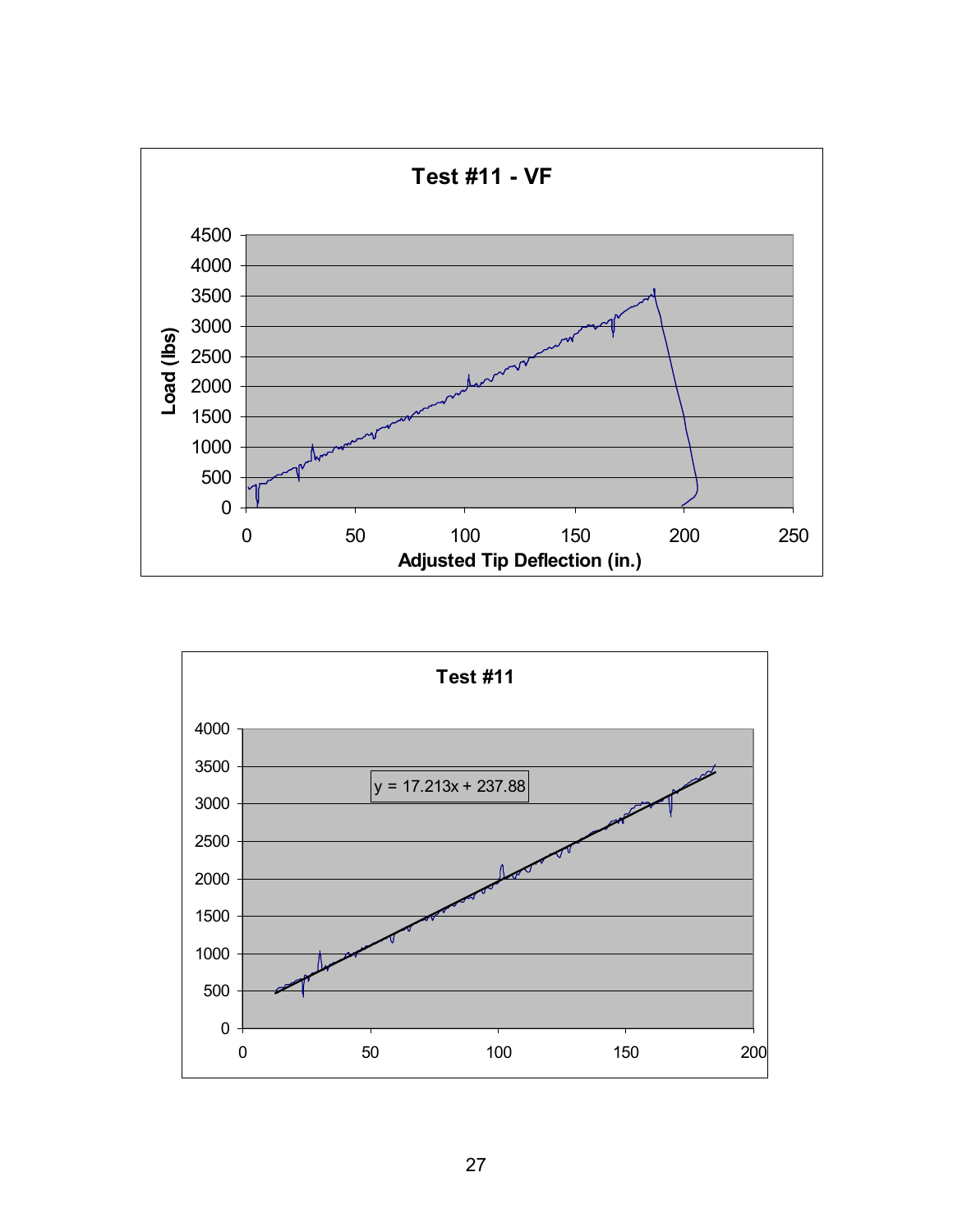# **APPENDIX B – TEST PHOTOGRAPHS**

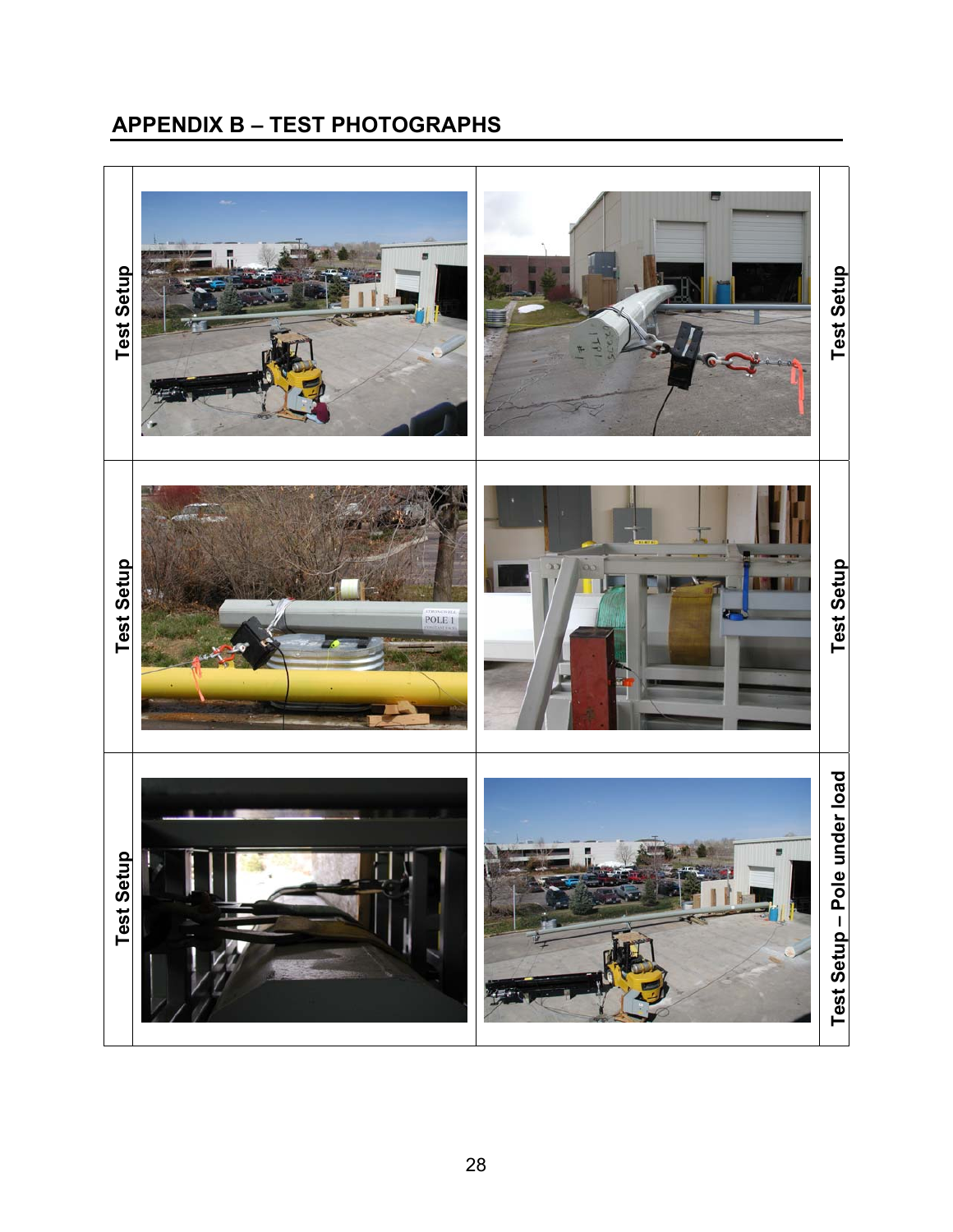